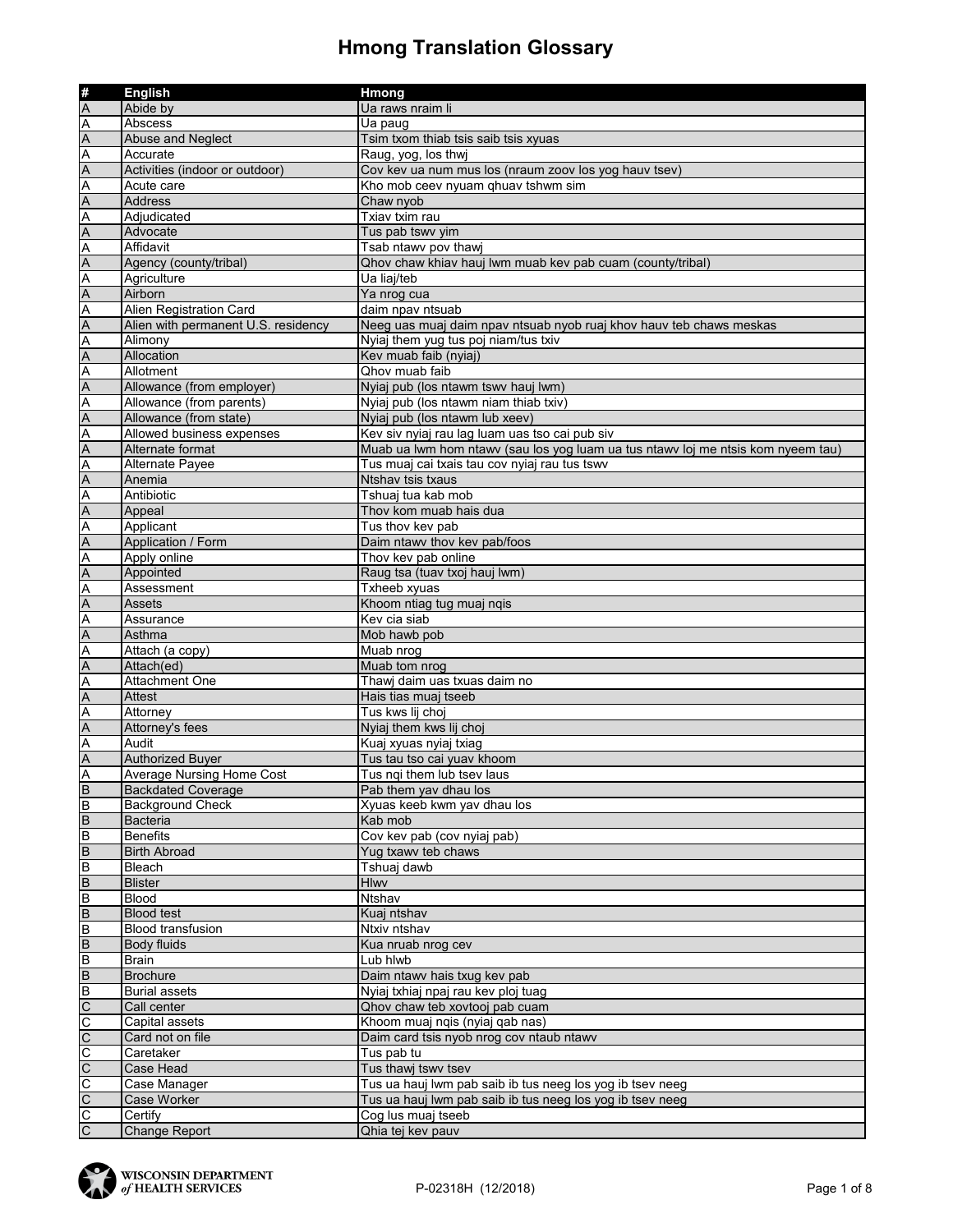| #<br>C              | <b>English</b>                        | Hmong                                                                                |
|---------------------|---------------------------------------|--------------------------------------------------------------------------------------|
|                     | Check all that applies                | Kos txhua qhov uas hais raug koj                                                     |
| $\frac{1}{2}$       | Check or write an answer              | Kos los yog sau lo lus teb                                                           |
|                     | Check the appropriate box             | Kos lub box uas hais raug koj                                                        |
| C                   | Chickenpox                            | Qoob hlwv dej                                                                        |
|                     | Child Care                            | Pab zov me nyuam                                                                     |
| $\frac{1}{2}$       | Child Care Center                     | Chaw pab zov me nyuam                                                                |
| C                   | <b>Child Support</b>                  | Them nyiaj pab yug me nyuam                                                          |
| C                   | Circuit Court in your county          | Kws hais plaub hauv koj lub county                                                   |
| C                   | Citizen (US)                          | Pej Xeem Neeg Mis Kas                                                                |
| C                   | Citizenship Information (US)          | Qhia txog kev ua pej xeem neeg Mis Kas                                               |
|                     | <b>Civil Rights Laws</b>              | Cov cai lij choj tiv thaiv tib neeg txoj cai                                         |
|                     | Claim                                 | Hais tias muaj cai rau qhov khoom los yog qhov kev pab ntawd                         |
| $\circ$ $\circ$     | Clerk of Courts                       | Tus neeg ceev ntaub ntawv rau kws txiav txim plaub ntug                              |
| $\overline{C}$      | Clinic                                | Chaw kuaj mob/Chaw kho mob                                                           |
| O                   | Collect                               | Sau (sau nqi)                                                                        |
| C                   | <b>Collection Action</b>              | Tuaj sau nqi                                                                         |
|                     | <b>Collection Agency</b>              | Qhov chaw khiav hauj lwm sau nqi                                                     |
| 0                   | Color                                 | Tsos kob (xim)                                                                       |
| C                   | Compensation                          | Nyiaj los yog khoom them rau qhov poob lawm                                          |
|                     | Complaint                             | Ua ntawy tsis txaus siab                                                             |
| $rac{C}{C}$         | Comprehensive                         | Muaj txhij txhua                                                                     |
| C                   | Comprehensive health care system      | Txoj kev pab kom noj qab nyob zoo muaj txhij txhua                                   |
|                     | Confidential Treatment                | Kev kho tsis pub leej twg paub                                                       |
| olololololo         | Consent                               | Pom zoo/tso cai                                                                      |
|                     | Consumer                              | Neeg siv khoom/yuav khoom siv                                                        |
|                     | Contagious                            | Sib kis                                                                              |
|                     | Contaminate                           | Kis (paug kab mob)                                                                   |
|                     | Contraceptive                         | Khoom siv caiv tsis pub muaj me nyuam                                                |
|                     | Cooperation                           | Kev koom tes                                                                         |
|                     | Copay or Copayment                    | Qhov koj yuav tsum them                                                              |
| olo                 | Counseling                            | Nrog tham muab tswv yim pab                                                          |
| $\overline{C}$      | Court                                 | Kws txiav txim plaub ntug                                                            |
|                     | <b>Court Appointed</b>                | Tus neeg uas kws txiav txim plaub ntug tsa                                           |
|                     | Court house                           | Chaw (tsev) hais plaub ntug                                                          |
| $\frac{1}{2}$       | Court of Law                          | Kws tuav txoj cai lij choj                                                           |
| C                   | <b>Court Ordered Attorney Fees</b>    | Kws lij choj tus nqi uas kws txiav txim plaub ntug kom them                          |
| o                   | Cover Letter                          | Tsab ntawv                                                                           |
|                     | Cramps                                | Mob plab ntswj                                                                       |
|                     | <b>Criminal Offense</b>               | Kev ua txhaum cai loj heev                                                           |
| O O                 | Culture (medical)                     | <b>Ncu</b>                                                                           |
| C                   | Curriculum                            | Cov ntawv muab los qhia                                                              |
| $\overline{C}$      | <b>Customer Service</b>               | Tus neeg los sis ib qhov chaw pab neeg                                               |
| C                   | Cyst                                  | Qog dej                                                                              |
| $\overline{D}$      | Dairy products                        | Nyuj mis (milk), cheese, butter thiab lwm yam                                        |
| D                   | Deadline                              | Hnub tsis pub dhau                                                                   |
| D                   | Deaf or hard of hearing               | Lag ntseg los yog hnov lus tsis zoo                                                  |
| D                   | Default                               | Them tsis taus qhov nuj nqis                                                         |
| D                   | Defaulter                             | Tus them tsis taus ghov nuj ngis lawm                                                |
| D                   | Dependent children                    | Cov me nyuam tseem tos kev pab                                                       |
| $\overline{D}$      | Depreciation                          | Nyiaj ntaus rau khoom lov ngi                                                        |
| D                   | Designee                              | Tus neeg raug xaiv npe ua ib yam dab tsi                                             |
| $\overline{D}$      | <b>Developmental Disabilities</b>     | Teeb meem kev loj hlob                                                               |
| D                   | <b>Diabetes</b>                       | Ntshav qab zib                                                                       |
| D                   | Diagnosis                             | Nrhiav kom paub                                                                      |
| D                   | Dialysis                              | Lim ntshav                                                                           |
| $\overline{D}$      | Diarrhea                              | Raws/zawv/thoj plab                                                                  |
| D                   | <b>Disability</b>                     | Muaj mob xiam oob qhab                                                               |
| $\overline{D}$      | Discharge                             | Tso tawm mus                                                                         |
| D                   | Disciplinary action (could result in) | Kev xyuas kom ua raws cai, coj yog/ua yog                                            |
| D                   | <b>Disclose</b>                       | Qhia tawm                                                                            |
| D                   | Disclose Information                  | Xov qhia tawm                                                                        |
| $\overline{D}$      | Discrimination                        | Kev cais tsis raws cai                                                               |
| D                   | Disinfectant                          | Tshuaj ntxuav kab mob                                                                |
| $\overline{D}$      | Disposable Medical Supplies (DMS)     | Cov khoom siv kho mob muab pov tseg tau                                              |
| D<br>$\overline{D}$ | Disturbances<br><b>Disturbed</b>      | Suab qw los yog lwm yam ua kom meem txom, taug ntsej<br>Ua rau meem txom, taug ntsej |
| D                   |                                       | Muab tej khoom muaj ngis rau lwm tus                                                 |
|                     | Divestment                            |                                                                                      |

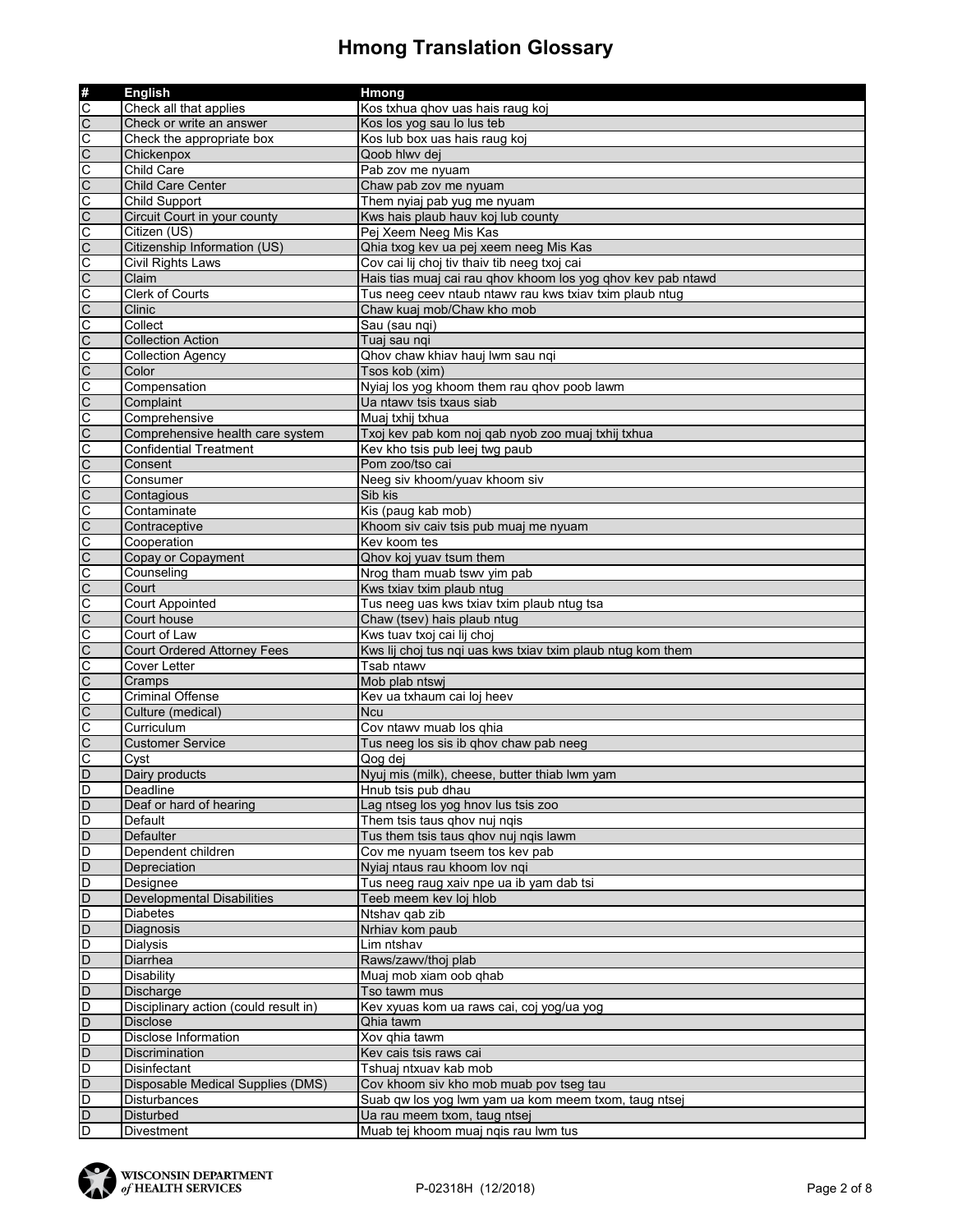|                   | <b>English</b>                         | Hmong                                                           |
|-------------------|----------------------------------------|-----------------------------------------------------------------|
|                   | Doctor visit                           | Ntsib kws kho mob                                               |
|                   | Down Syndrome                          | Hom mob cov me nyuam xeeb los qoos tsis txaus                   |
|                   | Dry                                    | Qhuav                                                           |
|                   | DTP (Diphtheria, tetanus, and whooping | DPT (Txhaws qa/qa foob, puab tsaig txhav, thiab hnoos hawb pob) |
|                   | cough)                                 |                                                                 |
|                   | Due Date                               | Hnub tsis pub dhau                                              |
|                   | Durable goods                          | Khoom siv tau mus ntev                                          |
|                   | Durable Medical Equipment (DME)        | Cuab yeej kho mob siv tau mus ntev                              |
|                   | <b>Email Address</b>                   | Emai chaw nyob                                                  |
| mmmmmmmmmoo       |                                        | Xwm txheej ceev                                                 |
|                   | Emergency<br>Employer                  | Tus tswy hauj lwm                                               |
|                   |                                        | Mob hauv paj hlwb                                               |
|                   | Encephalitis                           | Txhawb                                                          |
|                   | Encourage                              | Daim ntawv/foos cuv npe                                         |
|                   | <b>Enrollment Form</b>                 |                                                                 |
|                   | <b>Enrollment HMO</b>                  | Teev npe rau hauv HMO                                           |
|                   | <b>Enrollment Specialist</b>           | Tus neeg uas pab neeg cuv npe/teev npe                          |
| ululu             | Ethnicity                              | Hom neeg                                                        |
|                   | <b>Ethnicity Codes</b>                 | Hom neeg cov cim                                                |
|                   | Evaluation                             | Ntsuam xyuas                                                    |
| m m m             | Exempt somebody from something         | Zam rau tsis pub raug                                           |
|                   | Expert                                 | Kws txui                                                        |
|                   | Expertise                              | Kev txawj, paub zoo                                             |
| 니스프트              | Exposure                               | Nphav, kis                                                      |
|                   | Face to face meeting                   | Ntsib tim ntsej tim muag                                        |
|                   | Facial palsy                           | Ntsej muag zij                                                  |
|                   | Facility                               | Qhov chaw                                                       |
|                   | <b>Fact Findings Review</b>            | Xyuas tej lus (ntaub ntawv) tshawb pom                          |
|                   | <b>Fact Sheet</b>                      | Daim ntawy ghia                                                 |
|                   | Failure                                | Ua tsis tau                                                     |
| $rac{F}{F}$       | <b>Fair Hearing</b>                    | Lub rooj mloog kev ncaj ncees                                   |
| F                 | Fallopian tube                         | Txoj hnyuv me nyuam                                             |
| F                 | <b>Family Income</b>                   | Tsev neeg cov nyiaj tau los                                     |
| F                 | <b>Family Planning</b>                 | Kev npaj muaj tub ki                                            |
| F                 | Family Planning Services & Supplies    | Kev npaj muaj tub ki cov kev pab & khoom siv                    |
| F                 | Family size                            | Cov neeg hauv tsev neeg                                         |
|                   | Fatigue                                | <b>Nkees</b>                                                    |
| $\frac{F}{F}$     | Feces, stool                           | Quav                                                            |
| F                 | Federal government                     | Tsoom fwv teb chaws                                             |
| F                 | Federal Poverty Line (FPL)             | Tsoom fwv qhov ntsuam nyiaj tau los rau cov tseem txom nyem     |
| $\overline{F}$    | Fee-for-service                        | Them raws li tau txais key kho                                  |
| F                 | Fever                                  | Kub ib ce/Kub tau hau                                           |
| $\overline{F}$    | File                                   | Khaws ntaub ntawy cia                                           |
| F                 | Findings                               | Yam tshawb tau                                                  |
| F                 | Fingerprint based background check     | Dov ntiv tes xyuas keeb kwm yay dhau los                        |
|                   | Fingerprints                           | Dov ntiv tes                                                    |
| $rac{F}{F}$       | Flatulence                             | Paus                                                            |
| F                 | <b>Fleeing Felons</b>                  | Neeg muaj txim loj khiav nkaum                                  |
| F                 | Follow up                              | Xyuas mus ntxiv                                                 |
|                   | Follow up care                         | Xyuas kev kho mus ntxiv                                         |
| 니그나니              | Form / Application                     | Daim ntawv thov kev pab/foos                                    |
|                   | Foster Care                            | Niam ghuav txiv ghuav kev pab tu                                |
|                   | Foster Child                           |                                                                 |
|                   |                                        | Tus me nyuam nrog niam quav txiv qhua nyob                      |
|                   | <b>Foster Parents</b>                  | Niam qhuav txiv qhuav                                           |
|                   | Fraud                                  | Kev nyiag ua                                                    |
| م ماه ماه اسال ال | Furnish                                | Muaj khoom siv rau hauv                                         |
|                   | Garnished                              | rho/tshem tawm (nyiaj)                                          |
|                   | General Information                    | Qhia txoq                                                       |
|                   | <b>General Overview</b>                | Qhia me ntsis ua ntej/Saib ib muag ua ntej                      |
|                   | Good faith                             | Hais qhia raws li yus paub                                      |
|                   | Good reason                            | Hais txaus ntseeg                                               |
|                   | Goods                                  | Khoom zoo los yog muaj nuj nqis                                 |
|                   | Governing                              | Tswj hwm                                                        |
| $\frac{1}{2}$     | Government funds                       | Tsoom fwv cov nyiaj                                             |
|                   | Grievance                              | Kev tsis txaus siab, tu siab                                    |
|                   | Gross Business Income                  | Nyiaj tau los tas nrho ntawm qhov lag luam                      |
|                   | <b>Gross Monthly Amount</b>            | Nyiaj hli tau los tas nrho                                      |
|                   | Guardian                               | Tus saib xyuas                                                  |

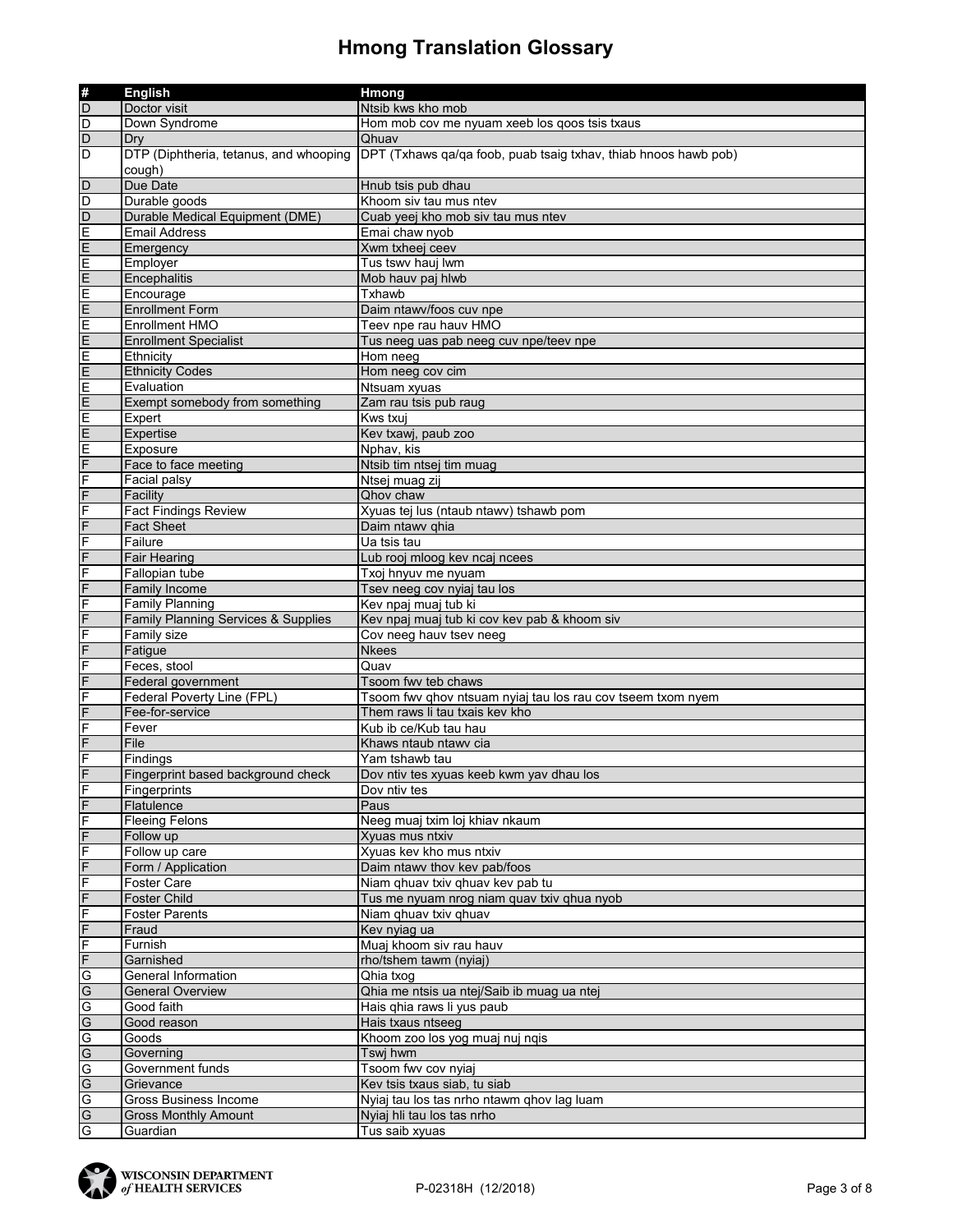|                | <b>English</b>                   | Hmong                                               |
|----------------|----------------------------------|-----------------------------------------------------|
| #<br>G         | <b>Guardian Fees</b>             | Nqi them tus saib xyuas                             |
| G              | Guardianship                     | Kev saib xyuas                                      |
| $\overline{H}$ | Hardship                         | Kev nyuaj ntau yam                                  |
| $\overline{H}$ | <b>Health Care</b>               | Kev pab kho mob                                     |
| H              | <b>Health Care Coordinator</b>   | Kev pab kho mob tus neeg khiav hauj lwm             |
| Έ              | <b>Health Care Provider</b>      | Qhov chaw kho mob                                   |
| H              | <b>Health Insurance</b>          | Ntawm pov hwm mob nkeeg                             |
| $\overline{H}$ | Health insurance (Medicaid)      | Daim ntawy kho mob                                  |
| $\overline{H}$ | Health plan                      | Daim phiaj kho mob                                  |
| H              | <b>Hearing Aid</b>               | Lub pab hnov lus                                    |
| H              | <b>Hearing Impaired</b>          | Muaj teeb meem tsis hnov lus zoo                    |
| H              | <b>Hearing Services</b>          | Cov kev pab kom hnov lus                            |
| $\overline{H}$ | <b>Heart valves</b>              | Npluag ncauj plawv                                  |
| H              | Hemophilus Influenza, Type B     | Mob khaub thuas hnyav, Hom B                        |
| $\overline{H}$ | <b>Hepatitis A</b>               | Hom Kab Mob Siab A                                  |
| Ε              | <b>Hepatitis B</b>               | Hom Kab Mob Siab B                                  |
| H              | <b>Hepatitis C</b>               | Hom Kab Mob Siab C                                  |
| H              | <b>Higher Education</b>          | Kev kawm gib siab                                   |
| $\overline{H}$ | <b>Hoarseness</b>                | Txhaws ga                                           |
| H              | <b>Home Visit</b>                | Mus saib hauv tsev                                  |
| $\overline{H}$ | <b>Homeless</b>                  | Tsis muaj tsev nyob                                 |
| Ε              | <b>Hook</b>                      | Nge lauj                                            |
| H              | Hookworm                         | Cab nge lauj                                        |
| H              | Hospice program                  | Kev pab rau thaum nyob tos tu txoj sia              |
| $\overline{H}$ | Hospital                         | Tsev kho mob                                        |
| H              | <b>Hospital stays</b>            | Pw hauv tsey kho mob                                |
| H              | Household                        | Tsev neeg                                           |
| H              | Household members                | Cov neeg hauv tsev neeg                             |
| H              | Household size                   |                                                     |
|                | Housing                          | Hauv tsev neeg muaj pes tsawg leej<br>Vaj tse       |
| н              | <b>ID Number</b>                 | <b>ID Number</b>                                    |
|                |                                  |                                                     |
|                | <b>Immigration Status</b>        | Kev nkag teb chaws                                  |
|                | Immune system                    | Nruab nrog cev kev tiv thaiv kab mob                |
|                | In partnership with you          | Koom ua ke nrog koj                                 |
|                | Incapacitated or Disabled        | Muaj mob xiam oob qhab                              |
|                | Inconspicuous                    | Tsis tshua pom                                      |
|                | Increased child support payments | Ntxiv cov nyiaj them yug me nyuam                   |
|                | Incubation                       | Ncu                                                 |
|                | Infection                        | Mob, kis mob, ua mob                                |
|                | Information                      | Xov qhia paub, ntaub ntawv qhia paub                |
|                | Inhale                           | Ngus pa                                             |
|                | Injury                           | Raug mob                                            |
|                | Inmate (prison)                  | Tus neeg nyob txim                                  |
|                | <b>Immigration Status</b>        | Kev nkag teb chaws                                  |
|                | Inpatient                        | Tus pw hauv tsev kho mob                            |
|                | Installments                     | Maj ma them (them ib hlis me ntsis kom tas tus nqi) |
|                | Institution                      | Tsev koom, tuam tsev                                |
|                | Intercept                        | Tos kev muab                                        |
|                | Internet                         | Internet                                            |
|                | Introduction                     | Lus cev, lus qhia                                   |
|                | Involvement                      | Koom nrog, raus tes nrog                            |
|                | Issued                           | Ua tawm, sau tawm                                   |
|                | Jaundice                         | Daj (ntseg)                                         |
|                | Join                             | Koom                                                |
|                | Judge                            | Kws txiav txim plaub ntug                           |
|                | Joint                            | Pob qij txha, yav txha                              |
| K              | Kinship                          | Sib txheeb                                          |
|                | Lab and X ray services           | Cov kev kuaj mob thiab tsom duab xob                |
|                | Larvae                           | Kas                                                 |
|                | Law                              | Cai lij choj                                        |
|                | Law enforcement                  | Tub ceev xwm (ceev txoj cai)                        |
|                | Lawful                           | Raws cai                                            |
|                | Lawyer                           | Kws lij choj                                        |
|                | Lead                             | Coj, coj kev, ntaus thawj                           |
|                | Legal Assistance                 | Kws lij choj pab, kev pab txog plaub ntug           |
|                | Legal guardian of a minor child  | Tus muaj cai saib xyuas tus me nyuam                |
|                | Legal help                       | Kws lij choj pab                                    |

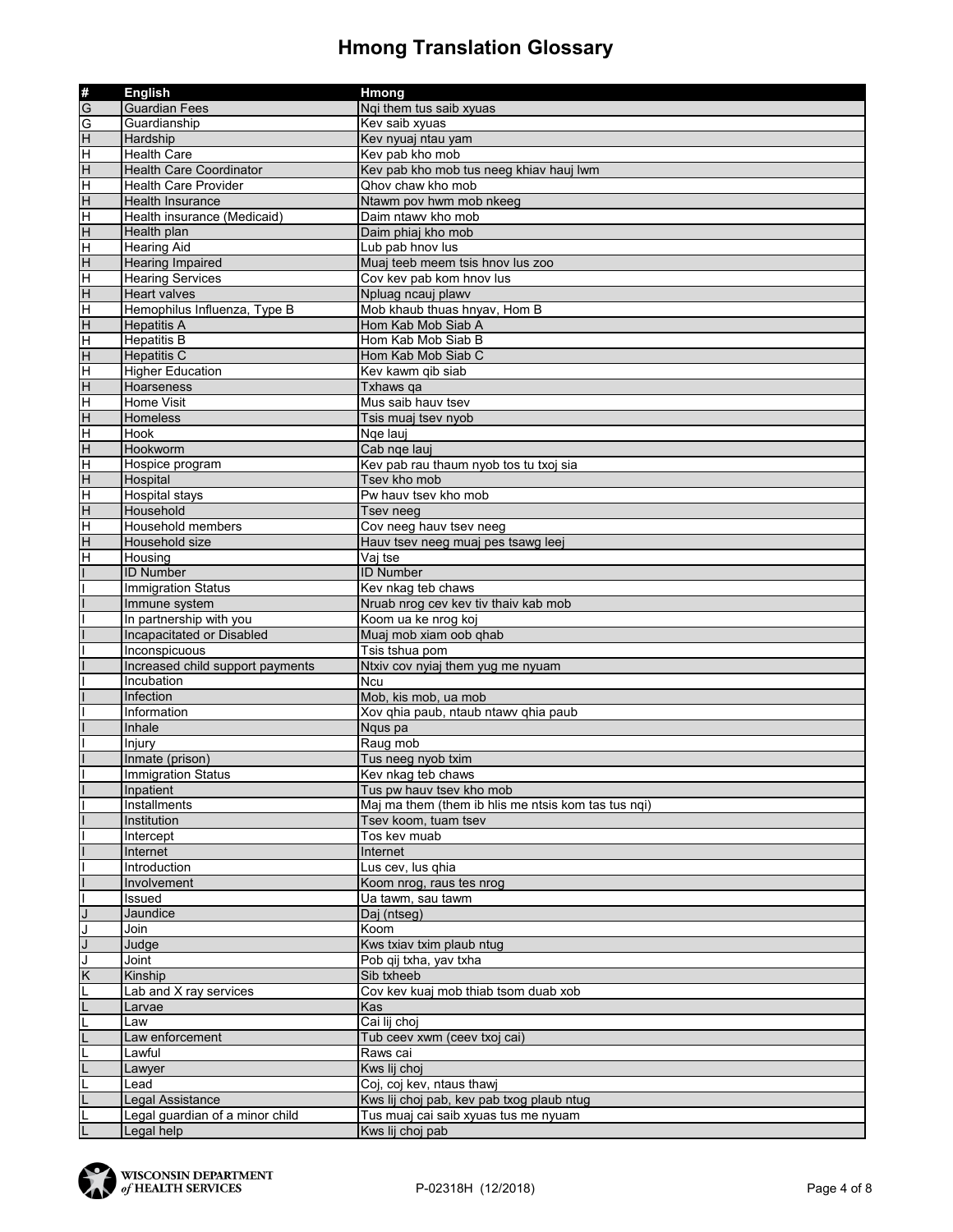| #                                                                                     | <b>English</b>                        | Hmong                                                                               |
|---------------------------------------------------------------------------------------|---------------------------------------|-------------------------------------------------------------------------------------|
|                                                                                       | Legal Settlement                      | Rooj plaub sib hais haum                                                            |
|                                                                                       | Lesion                                | Rwi                                                                                 |
|                                                                                       | Lessen                                | Ua kom xoob dua, tsawg dua                                                          |
|                                                                                       | Liabilities                           | Cov luag hauj lwm (nra) yuav tau ri                                                 |
|                                                                                       | Liable                                | Yuav tau ri lub nra                                                                 |
|                                                                                       | Licensed for                          | Muaj ntawy pov thawj rau                                                            |
|                                                                                       | <b>Licensed Medical Practitioners</b> | Cov kws kho mob muaj ntawv pov thawj                                                |
|                                                                                       | Lien                                  | Cov ntawv muaj cai muag los yog yuav ib qhov khoom ntawm ib tus neeg tshuav yus nqi |
| L                                                                                     | Liens for Hospital and Nursing Home   | Cov ntawv muaj cai muag los yog yuav ib qhov khoom ntawm cov neeg tshuav nqi pw     |
|                                                                                       | <b>Residents</b>                      | hauv tsey kho mob thiab tsey laus                                                   |
|                                                                                       | Life insurance                        | Ntawy pov hwm txoj sia                                                              |
|                                                                                       | Limited English Proficiency (LEP)     | Cov tsis paub lus As Kiv zoo, los txaus, los tag                                    |
|                                                                                       | Link                                  | Txuas                                                                               |
|                                                                                       | Liver                                 | Daim siab                                                                           |
|                                                                                       | Livestock                             | Tsiaj txhu                                                                          |
|                                                                                       | Lock-in period                        | Lub caij muab kaw lawm                                                              |
|                                                                                       | Longterm Care                         | Kev pab mus sij hawm ntev                                                           |
| L                                                                                     | Lung                                  | Lub ntsws                                                                           |
|                                                                                       | Lymph nodes                           | Qog ntshav                                                                          |
| M                                                                                     | Malaise                               | Qaug zog                                                                            |
| M                                                                                     | Mammograms                            | Kuaj mis                                                                            |
| M                                                                                     | <b>Marital Status</b>                 | Kev muaj txij nkawm                                                                 |
| ${\sf M}$                                                                             | <b>Measles</b>                        | Qoob qhua pias                                                                      |
| M                                                                                     | Mediation                             | Kev pab kho ob tog                                                                  |
| M                                                                                     | Mediator                              | Tus neeg pab kho ob tog                                                             |
| M                                                                                     | <b>Medicaid Coverage</b>              | Kev pab kho mob Medicaid kam them                                                   |
| $\overline{M}$                                                                        | <b>Medicaid Office</b>                | Medicaid qhov chaw khiav hauj lwm                                                   |
| M                                                                                     | Medicaid Program                      | Kev pab cuam Medicaid                                                               |
| ${\sf M}$                                                                             | <b>Medical Coverage</b>               | Cov kev pab kho mob luag kam them                                                   |
| M                                                                                     | Medical provider                      | Chaw kho mob (kws kho mob)                                                          |
| $\overline{M}$                                                                        | <b>Medical Supplies and Equipment</b> | Cov khoom thiab cuab yeej siv kho mob                                               |
| M                                                                                     | <b>Medical Expenses</b>               | Nuj nqi kho mob                                                                     |
| ${\sf M}$                                                                             | Member Advocate                       | Tus pab tswv yim rau cov tswv cuab                                                  |
| M                                                                                     | <b>Member Services</b>                | Kev pab cov tswy cuab                                                               |
| $\overline{M}$                                                                        | <b>Membership Packet</b>              | Tswy cuab cov ntaub ntawy                                                           |
| M                                                                                     | Meningitis                            | Mob daim npluag paj hlwb                                                            |
| ${\sf M}$                                                                             | Mental Health and Day Treatment       | Kev nyuaj siab mob hlwb thiab kev kho thaum nruab hnub                              |
| M                                                                                     | <b>Mental illness</b>                 | Kev nyuaj siab mob hlwb                                                             |
| ${\sf M}$                                                                             | Mental retardation                    | Tai                                                                                 |
| M                                                                                     | Migrant or Seasonal Farm Worker       | Cov neeg ua hauj lwm raws caij nyoog                                                |
| M                                                                                     | <b>Military Draft Record</b>          | Ntaub ntawy kee ua tub rog                                                          |
| M                                                                                     | <b>Miscarriages</b>                   | Nchuav me nyuam                                                                     |
| M                                                                                     | <b>Misleading Statements</b>          | Cov nge lus hais tsis yog                                                           |
| M                                                                                     | Monitor Compliance                    | Xyuas kom ua raws cai                                                               |
| $\mathsf{M}% _{T}=\mathsf{M}_{T}\!\left( a,b\right) ,\ \mathsf{M}_{T}=\mathsf{M}_{T}$ | Monthly amount                        | Cov nyiaj txhua hli                                                                 |
| M                                                                                     | Monthly income                        | Cov nyiaj tau los txhua hli                                                         |
| M                                                                                     | Mumps                                 | Mob qog                                                                             |
| $\overline{N}$                                                                        | Nausea                                | Xeev siab                                                                           |
| N                                                                                     | Nodule                                | Qog (tawv)                                                                          |
| $\overline{N}$                                                                        | Notice                                | Ntawv ceeb toom                                                                     |
| $\overline{N}$                                                                        | <b>Nurse</b>                          | Tus pab kws kho mob (Tus tu neeg mob) ?                                             |
| N                                                                                     | <b>Nurse Practitioner</b>             | Tus pab kws kho mob (tus nurse)?                                                    |
| N                                                                                     | <b>Nursing Home</b>                   | Tsev laus                                                                           |
| $\overline{O}$                                                                        | OB/GYN                                | Kws kho mob poj niam/me nyuam                                                       |
| $\overline{O}$                                                                        | Offense                               | Ua txhaum cai                                                                       |
| O                                                                                     | Ombudsman                             | Tus pab daws teeb meem tsis txaus siab                                              |
| $\overline{O}$                                                                        | One-on-one counseling                 | Txoj kev nrog ib tus neeg tham txog kev nyuaj siab/kev ntxhov siab                  |
| $\overline{\circ}$                                                                    | <b>Ongoing Benefits</b>               | Cov nyiaj pab mus tsis tu                                                           |
| $\overline{O}$                                                                        | Online                                | Online                                                                              |
| O                                                                                     | Online tool                           | Cuab yeej siv online                                                                |
| $\overline{O}$                                                                        | Open enrollment                       | Lub sib hawm qhib txais neeg cuv/sau npe                                            |
| $\overline{O}$                                                                        | Organ                                 | Cuab yeej hauv nruab cev                                                            |
| $\overline{O}$                                                                        | Outcomes                              | Yam uas tshwm sim lawm                                                              |
| O                                                                                     | Outpatient                            | Tus mus kho mob rov qab (tsis pw)                                                   |
| $\overline{O}$                                                                        | <b>Outstation Site</b>                | Qhov chaw pab nyob tawm sab nraud                                                   |
| $\frac{1}{2}$                                                                         | Over the Counter                      | Ntawm txee                                                                          |
|                                                                                       | Overpayment                           | Muab/them tshaj lawm                                                                |

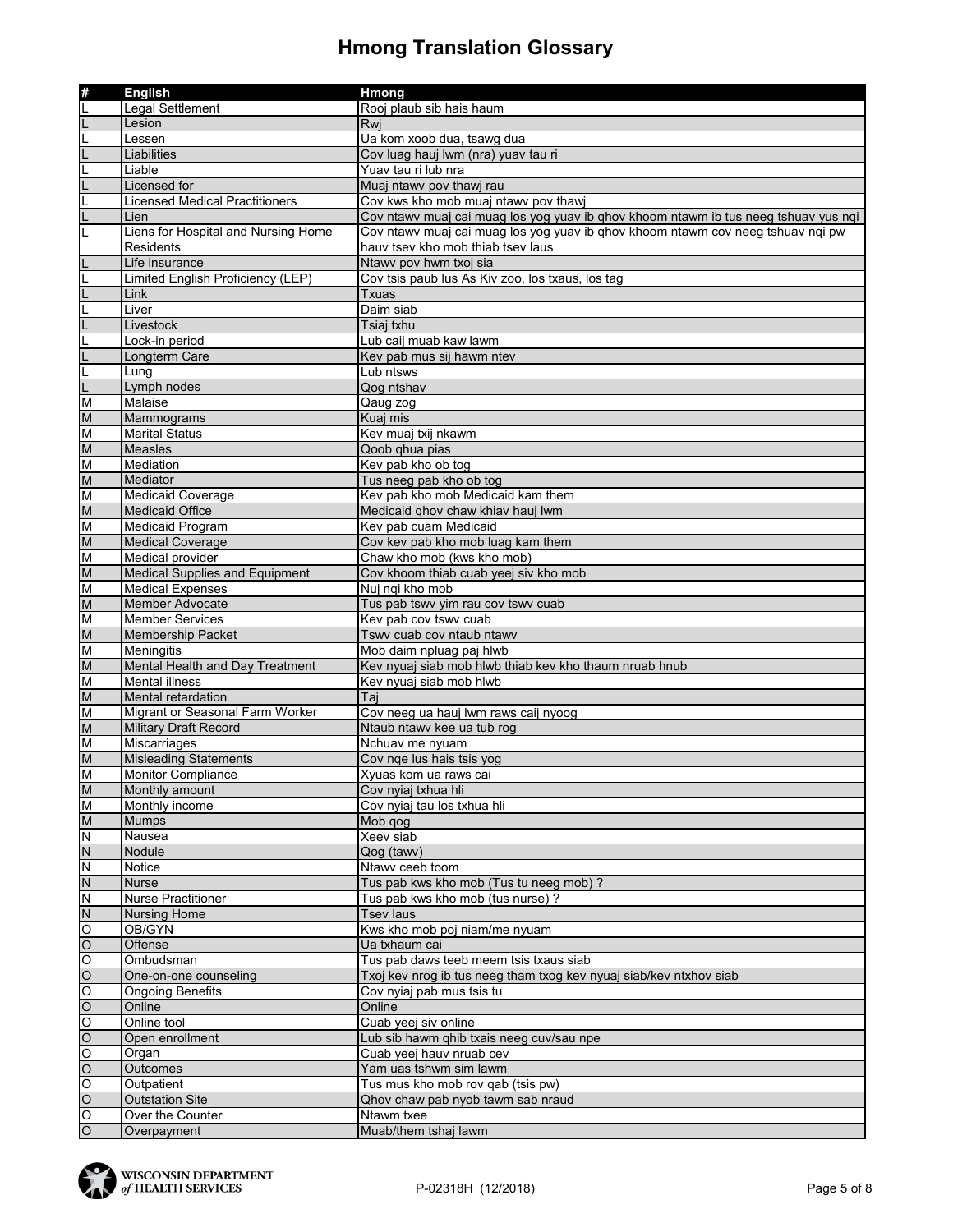| #<br>P<br>Mob<br>Pain<br>$\overline{P}$<br>Palate<br>Ncauj qab yiag<br>$\frac{P}{P}$<br>Pap test<br>Kev tshuaj xyuas poj niam ncauj tsev me nyuam<br>Paralysis<br>Tuag tes tuag taw<br>$\overline{P}$<br>Parasite<br>Cab<br>$\overline{P}$<br>Parasitic worm<br>Cab<br>$\overline{P}$<br>Parole<br>Kev tso neeg raug txim tawm muaj qhov khoo<br>$\overline{P}$<br>Partner<br>Tus koom ua ke (depend on how you use in the sentence)<br>$\overline{P}$<br>Partnership<br>Kev koom ua ke<br>$\overline{P}$<br>Patient<br>Tus neeg mob<br>$\overline{P}$<br>Daim tshev them nyiaj<br>Paycheck<br>$\overline{P}$<br>Payee<br>Tus tswy txais nyiaj<br>$\overline{P}$<br>Paystub<br>Daim tw tshev<br>$\frac{P}{P}$<br>Pelvic<br>Plab mog<br>Ceeb toom kom paub txog qhov nplua<br>Penalty Warning<br>$\overline{P}$<br>Hais dag thaum tsa tes tias hais tiag<br>Perjury<br>$\overline{P}$<br>Personally identifiable information<br>Yam qhia tau kom paub tus kheej<br>$\overline{P}$<br>Pertussis<br>Hnoos hawb pob<br>$\overline{P}$<br>Petechae<br>Hlwy ntshav<br>$\overline{P}$<br>Philosophy<br>Lub niam tswv yim, lub tswv yim xav tau<br>$\overline{P}$<br>Physician services<br>Kws kho mob cov kev pab<br>$\overline{P}$<br><b>Podiatry Services</b><br>Kws kho ko taw cov kev pab<br>$\overline{P}$<br>Polio Oral (by mouth)<br>Tshuaj haus tiv thaiv kab mob tuag npab tuag ceg (haus ntawm ncauj mus)<br>$\overline{P}$<br>Poor appetite<br>Tsis gab los noi mov<br>$\overline{P}$<br>Potty trained<br>Qhia me nyuam tso quav tso zis<br>$\overline{P}$<br>Poultry<br>Nquaij qaib<br>$\overline{P}$<br><b>Prenatal Services</b><br>Cov kev pab thaum cev xeeb tub<br>$\overline{P}$<br>Primary Care Provider (PCP)<br>Thawj tus kws kho mob los tus kws kho mob uas koj xaiv<br>$\overline{P}$<br><b>Print Clearly</b><br>Sau kom pom zoo<br>$\overline{P}$<br>Print your answers<br>Sau/kos koj cov lus teb<br>$\overline{P}$<br>Private Insurance<br>Ntawy pov hwm<br>$\overline{P}$<br>Professionals<br>Cov kws paub hauj lwm<br>P<br>Program<br>Qhov kev pab cuam<br>$\overline{P}$<br><b>Program Regulations</b><br>Kev pab cuam cov cai tswj<br>$\overline{P}$<br>Prompt<br>Sai<br>$\overline{P}$<br>Proofs<br>Ntaub ntawv pov thawj<br>$\overline{P}$<br>Property taxes<br>Se khoom vaj tse<br>$\overline{P}$<br>Provide (v)<br>Muab<br>P<br><b>Provider Network</b><br>Cov chaw muab kev pab koom hauj lwm ua ke<br>$\overline{P}$<br>Provisions<br>Muab ib yam dab tsi/cog yam dab tsi<br>$\overline{P}$<br>Proxy<br>Tus sawy cev<br>$\overline{P}$<br>Pursuant to<br>Ua raws li<br>$\overline{P}$<br>Pursue<br>Raws qab<br>$\overline{P}$<br>Pursuing<br>Raws li<br>P<br>Pus<br>Paug (kua paug)<br>$\overline{Q}$<br>Xyuas kom ua raws cai<br><b>Quality Control Review</b><br>$\overline{R}$<br>Haiv Neeg<br>Race<br>$\overline{R}$<br>Rash<br>Pob, pob khaus, qoob<br>$\overline{R}$<br>Reading aids<br>Khoom siv pab nyeem ntawv<br>$\overline{R}$<br>Tus tau txais kev pab<br>Recipient<br>R<br>Recipient name<br>Tus tau txais kev pab lub npe<br>$\overline{R}$<br><b>Recipient Services</b><br>Cov kev pab rau tus tau txais kev pab<br>$\overline{R}$<br>Ntaub ntawv khaws cia<br>Record<br>$\overline{R}$<br>Refer to<br>Ntsig txog<br>R<br>Referral<br>Kev xa mus rau<br>$\overline{R}$<br>Registration<br>Kev sau npe/teev npe<br>R<br>Reinfection<br>Rov kis mob dua<br>$\overline{R}$<br>Reinstated<br>Rov muab tsa dua<br>$\overline{\mathsf{R}}$<br>Release (Information)<br>Tso tawm (xov)<br>$\overline{R}$<br><b>Remedial Expenses</b><br>Nuj nqis rau cov kev pab kho kom ua taus hauj lwm<br>Rov qab them (them rov qab)<br>Repayment<br>Report changes<br>Qhia cov kev pauv<br>$\overline{R}$<br>Restraint<br>Ceev rau ib qho<br>$\overline{R}$<br>Pauj kua zaub ntsuab<br>Retaliate (v)<br>R<br>Revoke<br>Tshem tawm<br>$\overline{R}$<br>Rheumatic fever<br>Mob ib ce ua kub ua no<br><b>Rights and Responsabilities</b><br>Cov cai thiab cov luag hauj lwm |                | <b>English</b> | <b>Hmong</b> |
|-----------------------------------------------------------------------------------------------------------------------------------------------------------------------------------------------------------------------------------------------------------------------------------------------------------------------------------------------------------------------------------------------------------------------------------------------------------------------------------------------------------------------------------------------------------------------------------------------------------------------------------------------------------------------------------------------------------------------------------------------------------------------------------------------------------------------------------------------------------------------------------------------------------------------------------------------------------------------------------------------------------------------------------------------------------------------------------------------------------------------------------------------------------------------------------------------------------------------------------------------------------------------------------------------------------------------------------------------------------------------------------------------------------------------------------------------------------------------------------------------------------------------------------------------------------------------------------------------------------------------------------------------------------------------------------------------------------------------------------------------------------------------------------------------------------------------------------------------------------------------------------------------------------------------------------------------------------------------------------------------------------------------------------------------------------------------------------------------------------------------------------------------------------------------------------------------------------------------------------------------------------------------------------------------------------------------------------------------------------------------------------------------------------------------------------------------------------------------------------------------------------------------------------------------------------------------------------------------------------------------------------------------------------------------------------------------------------------------------------------------------------------------------------------------------------------------------------------------------------------------------------------------------------------------------------------------------------------------------------------------------------------------------------------------------------------------------------------------------------------------------------------------------------------------------------------------------------------------------------------------------------------------------------------------------------------------------------------------------------------------------------------------------------------------------------------------------------------------------------------------------------------------------------------------------------------------------------------------------------------------------------------------------------------------------------------------------------------------------------------------------------------------------------------------------------------------------------------------------------------------------------------------------------------------------------------------------------------------------------------------------|----------------|----------------|--------------|
|                                                                                                                                                                                                                                                                                                                                                                                                                                                                                                                                                                                                                                                                                                                                                                                                                                                                                                                                                                                                                                                                                                                                                                                                                                                                                                                                                                                                                                                                                                                                                                                                                                                                                                                                                                                                                                                                                                                                                                                                                                                                                                                                                                                                                                                                                                                                                                                                                                                                                                                                                                                                                                                                                                                                                                                                                                                                                                                                                                                                                                                                                                                                                                                                                                                                                                                                                                                                                                                                                                                                                                                                                                                                                                                                                                                                                                                                                                                                                                                                     |                |                |              |
|                                                                                                                                                                                                                                                                                                                                                                                                                                                                                                                                                                                                                                                                                                                                                                                                                                                                                                                                                                                                                                                                                                                                                                                                                                                                                                                                                                                                                                                                                                                                                                                                                                                                                                                                                                                                                                                                                                                                                                                                                                                                                                                                                                                                                                                                                                                                                                                                                                                                                                                                                                                                                                                                                                                                                                                                                                                                                                                                                                                                                                                                                                                                                                                                                                                                                                                                                                                                                                                                                                                                                                                                                                                                                                                                                                                                                                                                                                                                                                                                     |                |                |              |
|                                                                                                                                                                                                                                                                                                                                                                                                                                                                                                                                                                                                                                                                                                                                                                                                                                                                                                                                                                                                                                                                                                                                                                                                                                                                                                                                                                                                                                                                                                                                                                                                                                                                                                                                                                                                                                                                                                                                                                                                                                                                                                                                                                                                                                                                                                                                                                                                                                                                                                                                                                                                                                                                                                                                                                                                                                                                                                                                                                                                                                                                                                                                                                                                                                                                                                                                                                                                                                                                                                                                                                                                                                                                                                                                                                                                                                                                                                                                                                                                     |                |                |              |
|                                                                                                                                                                                                                                                                                                                                                                                                                                                                                                                                                                                                                                                                                                                                                                                                                                                                                                                                                                                                                                                                                                                                                                                                                                                                                                                                                                                                                                                                                                                                                                                                                                                                                                                                                                                                                                                                                                                                                                                                                                                                                                                                                                                                                                                                                                                                                                                                                                                                                                                                                                                                                                                                                                                                                                                                                                                                                                                                                                                                                                                                                                                                                                                                                                                                                                                                                                                                                                                                                                                                                                                                                                                                                                                                                                                                                                                                                                                                                                                                     |                |                |              |
|                                                                                                                                                                                                                                                                                                                                                                                                                                                                                                                                                                                                                                                                                                                                                                                                                                                                                                                                                                                                                                                                                                                                                                                                                                                                                                                                                                                                                                                                                                                                                                                                                                                                                                                                                                                                                                                                                                                                                                                                                                                                                                                                                                                                                                                                                                                                                                                                                                                                                                                                                                                                                                                                                                                                                                                                                                                                                                                                                                                                                                                                                                                                                                                                                                                                                                                                                                                                                                                                                                                                                                                                                                                                                                                                                                                                                                                                                                                                                                                                     |                |                |              |
|                                                                                                                                                                                                                                                                                                                                                                                                                                                                                                                                                                                                                                                                                                                                                                                                                                                                                                                                                                                                                                                                                                                                                                                                                                                                                                                                                                                                                                                                                                                                                                                                                                                                                                                                                                                                                                                                                                                                                                                                                                                                                                                                                                                                                                                                                                                                                                                                                                                                                                                                                                                                                                                                                                                                                                                                                                                                                                                                                                                                                                                                                                                                                                                                                                                                                                                                                                                                                                                                                                                                                                                                                                                                                                                                                                                                                                                                                                                                                                                                     |                |                |              |
|                                                                                                                                                                                                                                                                                                                                                                                                                                                                                                                                                                                                                                                                                                                                                                                                                                                                                                                                                                                                                                                                                                                                                                                                                                                                                                                                                                                                                                                                                                                                                                                                                                                                                                                                                                                                                                                                                                                                                                                                                                                                                                                                                                                                                                                                                                                                                                                                                                                                                                                                                                                                                                                                                                                                                                                                                                                                                                                                                                                                                                                                                                                                                                                                                                                                                                                                                                                                                                                                                                                                                                                                                                                                                                                                                                                                                                                                                                                                                                                                     |                |                |              |
|                                                                                                                                                                                                                                                                                                                                                                                                                                                                                                                                                                                                                                                                                                                                                                                                                                                                                                                                                                                                                                                                                                                                                                                                                                                                                                                                                                                                                                                                                                                                                                                                                                                                                                                                                                                                                                                                                                                                                                                                                                                                                                                                                                                                                                                                                                                                                                                                                                                                                                                                                                                                                                                                                                                                                                                                                                                                                                                                                                                                                                                                                                                                                                                                                                                                                                                                                                                                                                                                                                                                                                                                                                                                                                                                                                                                                                                                                                                                                                                                     |                |                |              |
|                                                                                                                                                                                                                                                                                                                                                                                                                                                                                                                                                                                                                                                                                                                                                                                                                                                                                                                                                                                                                                                                                                                                                                                                                                                                                                                                                                                                                                                                                                                                                                                                                                                                                                                                                                                                                                                                                                                                                                                                                                                                                                                                                                                                                                                                                                                                                                                                                                                                                                                                                                                                                                                                                                                                                                                                                                                                                                                                                                                                                                                                                                                                                                                                                                                                                                                                                                                                                                                                                                                                                                                                                                                                                                                                                                                                                                                                                                                                                                                                     |                |                |              |
|                                                                                                                                                                                                                                                                                                                                                                                                                                                                                                                                                                                                                                                                                                                                                                                                                                                                                                                                                                                                                                                                                                                                                                                                                                                                                                                                                                                                                                                                                                                                                                                                                                                                                                                                                                                                                                                                                                                                                                                                                                                                                                                                                                                                                                                                                                                                                                                                                                                                                                                                                                                                                                                                                                                                                                                                                                                                                                                                                                                                                                                                                                                                                                                                                                                                                                                                                                                                                                                                                                                                                                                                                                                                                                                                                                                                                                                                                                                                                                                                     |                |                |              |
|                                                                                                                                                                                                                                                                                                                                                                                                                                                                                                                                                                                                                                                                                                                                                                                                                                                                                                                                                                                                                                                                                                                                                                                                                                                                                                                                                                                                                                                                                                                                                                                                                                                                                                                                                                                                                                                                                                                                                                                                                                                                                                                                                                                                                                                                                                                                                                                                                                                                                                                                                                                                                                                                                                                                                                                                                                                                                                                                                                                                                                                                                                                                                                                                                                                                                                                                                                                                                                                                                                                                                                                                                                                                                                                                                                                                                                                                                                                                                                                                     |                |                |              |
|                                                                                                                                                                                                                                                                                                                                                                                                                                                                                                                                                                                                                                                                                                                                                                                                                                                                                                                                                                                                                                                                                                                                                                                                                                                                                                                                                                                                                                                                                                                                                                                                                                                                                                                                                                                                                                                                                                                                                                                                                                                                                                                                                                                                                                                                                                                                                                                                                                                                                                                                                                                                                                                                                                                                                                                                                                                                                                                                                                                                                                                                                                                                                                                                                                                                                                                                                                                                                                                                                                                                                                                                                                                                                                                                                                                                                                                                                                                                                                                                     |                |                |              |
|                                                                                                                                                                                                                                                                                                                                                                                                                                                                                                                                                                                                                                                                                                                                                                                                                                                                                                                                                                                                                                                                                                                                                                                                                                                                                                                                                                                                                                                                                                                                                                                                                                                                                                                                                                                                                                                                                                                                                                                                                                                                                                                                                                                                                                                                                                                                                                                                                                                                                                                                                                                                                                                                                                                                                                                                                                                                                                                                                                                                                                                                                                                                                                                                                                                                                                                                                                                                                                                                                                                                                                                                                                                                                                                                                                                                                                                                                                                                                                                                     |                |                |              |
|                                                                                                                                                                                                                                                                                                                                                                                                                                                                                                                                                                                                                                                                                                                                                                                                                                                                                                                                                                                                                                                                                                                                                                                                                                                                                                                                                                                                                                                                                                                                                                                                                                                                                                                                                                                                                                                                                                                                                                                                                                                                                                                                                                                                                                                                                                                                                                                                                                                                                                                                                                                                                                                                                                                                                                                                                                                                                                                                                                                                                                                                                                                                                                                                                                                                                                                                                                                                                                                                                                                                                                                                                                                                                                                                                                                                                                                                                                                                                                                                     |                |                |              |
|                                                                                                                                                                                                                                                                                                                                                                                                                                                                                                                                                                                                                                                                                                                                                                                                                                                                                                                                                                                                                                                                                                                                                                                                                                                                                                                                                                                                                                                                                                                                                                                                                                                                                                                                                                                                                                                                                                                                                                                                                                                                                                                                                                                                                                                                                                                                                                                                                                                                                                                                                                                                                                                                                                                                                                                                                                                                                                                                                                                                                                                                                                                                                                                                                                                                                                                                                                                                                                                                                                                                                                                                                                                                                                                                                                                                                                                                                                                                                                                                     |                |                |              |
|                                                                                                                                                                                                                                                                                                                                                                                                                                                                                                                                                                                                                                                                                                                                                                                                                                                                                                                                                                                                                                                                                                                                                                                                                                                                                                                                                                                                                                                                                                                                                                                                                                                                                                                                                                                                                                                                                                                                                                                                                                                                                                                                                                                                                                                                                                                                                                                                                                                                                                                                                                                                                                                                                                                                                                                                                                                                                                                                                                                                                                                                                                                                                                                                                                                                                                                                                                                                                                                                                                                                                                                                                                                                                                                                                                                                                                                                                                                                                                                                     |                |                |              |
|                                                                                                                                                                                                                                                                                                                                                                                                                                                                                                                                                                                                                                                                                                                                                                                                                                                                                                                                                                                                                                                                                                                                                                                                                                                                                                                                                                                                                                                                                                                                                                                                                                                                                                                                                                                                                                                                                                                                                                                                                                                                                                                                                                                                                                                                                                                                                                                                                                                                                                                                                                                                                                                                                                                                                                                                                                                                                                                                                                                                                                                                                                                                                                                                                                                                                                                                                                                                                                                                                                                                                                                                                                                                                                                                                                                                                                                                                                                                                                                                     |                |                |              |
|                                                                                                                                                                                                                                                                                                                                                                                                                                                                                                                                                                                                                                                                                                                                                                                                                                                                                                                                                                                                                                                                                                                                                                                                                                                                                                                                                                                                                                                                                                                                                                                                                                                                                                                                                                                                                                                                                                                                                                                                                                                                                                                                                                                                                                                                                                                                                                                                                                                                                                                                                                                                                                                                                                                                                                                                                                                                                                                                                                                                                                                                                                                                                                                                                                                                                                                                                                                                                                                                                                                                                                                                                                                                                                                                                                                                                                                                                                                                                                                                     |                |                |              |
|                                                                                                                                                                                                                                                                                                                                                                                                                                                                                                                                                                                                                                                                                                                                                                                                                                                                                                                                                                                                                                                                                                                                                                                                                                                                                                                                                                                                                                                                                                                                                                                                                                                                                                                                                                                                                                                                                                                                                                                                                                                                                                                                                                                                                                                                                                                                                                                                                                                                                                                                                                                                                                                                                                                                                                                                                                                                                                                                                                                                                                                                                                                                                                                                                                                                                                                                                                                                                                                                                                                                                                                                                                                                                                                                                                                                                                                                                                                                                                                                     |                |                |              |
|                                                                                                                                                                                                                                                                                                                                                                                                                                                                                                                                                                                                                                                                                                                                                                                                                                                                                                                                                                                                                                                                                                                                                                                                                                                                                                                                                                                                                                                                                                                                                                                                                                                                                                                                                                                                                                                                                                                                                                                                                                                                                                                                                                                                                                                                                                                                                                                                                                                                                                                                                                                                                                                                                                                                                                                                                                                                                                                                                                                                                                                                                                                                                                                                                                                                                                                                                                                                                                                                                                                                                                                                                                                                                                                                                                                                                                                                                                                                                                                                     |                |                |              |
|                                                                                                                                                                                                                                                                                                                                                                                                                                                                                                                                                                                                                                                                                                                                                                                                                                                                                                                                                                                                                                                                                                                                                                                                                                                                                                                                                                                                                                                                                                                                                                                                                                                                                                                                                                                                                                                                                                                                                                                                                                                                                                                                                                                                                                                                                                                                                                                                                                                                                                                                                                                                                                                                                                                                                                                                                                                                                                                                                                                                                                                                                                                                                                                                                                                                                                                                                                                                                                                                                                                                                                                                                                                                                                                                                                                                                                                                                                                                                                                                     |                |                |              |
|                                                                                                                                                                                                                                                                                                                                                                                                                                                                                                                                                                                                                                                                                                                                                                                                                                                                                                                                                                                                                                                                                                                                                                                                                                                                                                                                                                                                                                                                                                                                                                                                                                                                                                                                                                                                                                                                                                                                                                                                                                                                                                                                                                                                                                                                                                                                                                                                                                                                                                                                                                                                                                                                                                                                                                                                                                                                                                                                                                                                                                                                                                                                                                                                                                                                                                                                                                                                                                                                                                                                                                                                                                                                                                                                                                                                                                                                                                                                                                                                     |                |                |              |
|                                                                                                                                                                                                                                                                                                                                                                                                                                                                                                                                                                                                                                                                                                                                                                                                                                                                                                                                                                                                                                                                                                                                                                                                                                                                                                                                                                                                                                                                                                                                                                                                                                                                                                                                                                                                                                                                                                                                                                                                                                                                                                                                                                                                                                                                                                                                                                                                                                                                                                                                                                                                                                                                                                                                                                                                                                                                                                                                                                                                                                                                                                                                                                                                                                                                                                                                                                                                                                                                                                                                                                                                                                                                                                                                                                                                                                                                                                                                                                                                     |                |                |              |
|                                                                                                                                                                                                                                                                                                                                                                                                                                                                                                                                                                                                                                                                                                                                                                                                                                                                                                                                                                                                                                                                                                                                                                                                                                                                                                                                                                                                                                                                                                                                                                                                                                                                                                                                                                                                                                                                                                                                                                                                                                                                                                                                                                                                                                                                                                                                                                                                                                                                                                                                                                                                                                                                                                                                                                                                                                                                                                                                                                                                                                                                                                                                                                                                                                                                                                                                                                                                                                                                                                                                                                                                                                                                                                                                                                                                                                                                                                                                                                                                     |                |                |              |
|                                                                                                                                                                                                                                                                                                                                                                                                                                                                                                                                                                                                                                                                                                                                                                                                                                                                                                                                                                                                                                                                                                                                                                                                                                                                                                                                                                                                                                                                                                                                                                                                                                                                                                                                                                                                                                                                                                                                                                                                                                                                                                                                                                                                                                                                                                                                                                                                                                                                                                                                                                                                                                                                                                                                                                                                                                                                                                                                                                                                                                                                                                                                                                                                                                                                                                                                                                                                                                                                                                                                                                                                                                                                                                                                                                                                                                                                                                                                                                                                     |                |                |              |
|                                                                                                                                                                                                                                                                                                                                                                                                                                                                                                                                                                                                                                                                                                                                                                                                                                                                                                                                                                                                                                                                                                                                                                                                                                                                                                                                                                                                                                                                                                                                                                                                                                                                                                                                                                                                                                                                                                                                                                                                                                                                                                                                                                                                                                                                                                                                                                                                                                                                                                                                                                                                                                                                                                                                                                                                                                                                                                                                                                                                                                                                                                                                                                                                                                                                                                                                                                                                                                                                                                                                                                                                                                                                                                                                                                                                                                                                                                                                                                                                     |                |                |              |
|                                                                                                                                                                                                                                                                                                                                                                                                                                                                                                                                                                                                                                                                                                                                                                                                                                                                                                                                                                                                                                                                                                                                                                                                                                                                                                                                                                                                                                                                                                                                                                                                                                                                                                                                                                                                                                                                                                                                                                                                                                                                                                                                                                                                                                                                                                                                                                                                                                                                                                                                                                                                                                                                                                                                                                                                                                                                                                                                                                                                                                                                                                                                                                                                                                                                                                                                                                                                                                                                                                                                                                                                                                                                                                                                                                                                                                                                                                                                                                                                     |                |                |              |
|                                                                                                                                                                                                                                                                                                                                                                                                                                                                                                                                                                                                                                                                                                                                                                                                                                                                                                                                                                                                                                                                                                                                                                                                                                                                                                                                                                                                                                                                                                                                                                                                                                                                                                                                                                                                                                                                                                                                                                                                                                                                                                                                                                                                                                                                                                                                                                                                                                                                                                                                                                                                                                                                                                                                                                                                                                                                                                                                                                                                                                                                                                                                                                                                                                                                                                                                                                                                                                                                                                                                                                                                                                                                                                                                                                                                                                                                                                                                                                                                     |                |                |              |
|                                                                                                                                                                                                                                                                                                                                                                                                                                                                                                                                                                                                                                                                                                                                                                                                                                                                                                                                                                                                                                                                                                                                                                                                                                                                                                                                                                                                                                                                                                                                                                                                                                                                                                                                                                                                                                                                                                                                                                                                                                                                                                                                                                                                                                                                                                                                                                                                                                                                                                                                                                                                                                                                                                                                                                                                                                                                                                                                                                                                                                                                                                                                                                                                                                                                                                                                                                                                                                                                                                                                                                                                                                                                                                                                                                                                                                                                                                                                                                                                     |                |                |              |
|                                                                                                                                                                                                                                                                                                                                                                                                                                                                                                                                                                                                                                                                                                                                                                                                                                                                                                                                                                                                                                                                                                                                                                                                                                                                                                                                                                                                                                                                                                                                                                                                                                                                                                                                                                                                                                                                                                                                                                                                                                                                                                                                                                                                                                                                                                                                                                                                                                                                                                                                                                                                                                                                                                                                                                                                                                                                                                                                                                                                                                                                                                                                                                                                                                                                                                                                                                                                                                                                                                                                                                                                                                                                                                                                                                                                                                                                                                                                                                                                     |                |                |              |
|                                                                                                                                                                                                                                                                                                                                                                                                                                                                                                                                                                                                                                                                                                                                                                                                                                                                                                                                                                                                                                                                                                                                                                                                                                                                                                                                                                                                                                                                                                                                                                                                                                                                                                                                                                                                                                                                                                                                                                                                                                                                                                                                                                                                                                                                                                                                                                                                                                                                                                                                                                                                                                                                                                                                                                                                                                                                                                                                                                                                                                                                                                                                                                                                                                                                                                                                                                                                                                                                                                                                                                                                                                                                                                                                                                                                                                                                                                                                                                                                     |                |                |              |
|                                                                                                                                                                                                                                                                                                                                                                                                                                                                                                                                                                                                                                                                                                                                                                                                                                                                                                                                                                                                                                                                                                                                                                                                                                                                                                                                                                                                                                                                                                                                                                                                                                                                                                                                                                                                                                                                                                                                                                                                                                                                                                                                                                                                                                                                                                                                                                                                                                                                                                                                                                                                                                                                                                                                                                                                                                                                                                                                                                                                                                                                                                                                                                                                                                                                                                                                                                                                                                                                                                                                                                                                                                                                                                                                                                                                                                                                                                                                                                                                     |                |                |              |
|                                                                                                                                                                                                                                                                                                                                                                                                                                                                                                                                                                                                                                                                                                                                                                                                                                                                                                                                                                                                                                                                                                                                                                                                                                                                                                                                                                                                                                                                                                                                                                                                                                                                                                                                                                                                                                                                                                                                                                                                                                                                                                                                                                                                                                                                                                                                                                                                                                                                                                                                                                                                                                                                                                                                                                                                                                                                                                                                                                                                                                                                                                                                                                                                                                                                                                                                                                                                                                                                                                                                                                                                                                                                                                                                                                                                                                                                                                                                                                                                     |                |                |              |
|                                                                                                                                                                                                                                                                                                                                                                                                                                                                                                                                                                                                                                                                                                                                                                                                                                                                                                                                                                                                                                                                                                                                                                                                                                                                                                                                                                                                                                                                                                                                                                                                                                                                                                                                                                                                                                                                                                                                                                                                                                                                                                                                                                                                                                                                                                                                                                                                                                                                                                                                                                                                                                                                                                                                                                                                                                                                                                                                                                                                                                                                                                                                                                                                                                                                                                                                                                                                                                                                                                                                                                                                                                                                                                                                                                                                                                                                                                                                                                                                     |                |                |              |
|                                                                                                                                                                                                                                                                                                                                                                                                                                                                                                                                                                                                                                                                                                                                                                                                                                                                                                                                                                                                                                                                                                                                                                                                                                                                                                                                                                                                                                                                                                                                                                                                                                                                                                                                                                                                                                                                                                                                                                                                                                                                                                                                                                                                                                                                                                                                                                                                                                                                                                                                                                                                                                                                                                                                                                                                                                                                                                                                                                                                                                                                                                                                                                                                                                                                                                                                                                                                                                                                                                                                                                                                                                                                                                                                                                                                                                                                                                                                                                                                     |                |                |              |
|                                                                                                                                                                                                                                                                                                                                                                                                                                                                                                                                                                                                                                                                                                                                                                                                                                                                                                                                                                                                                                                                                                                                                                                                                                                                                                                                                                                                                                                                                                                                                                                                                                                                                                                                                                                                                                                                                                                                                                                                                                                                                                                                                                                                                                                                                                                                                                                                                                                                                                                                                                                                                                                                                                                                                                                                                                                                                                                                                                                                                                                                                                                                                                                                                                                                                                                                                                                                                                                                                                                                                                                                                                                                                                                                                                                                                                                                                                                                                                                                     |                |                |              |
|                                                                                                                                                                                                                                                                                                                                                                                                                                                                                                                                                                                                                                                                                                                                                                                                                                                                                                                                                                                                                                                                                                                                                                                                                                                                                                                                                                                                                                                                                                                                                                                                                                                                                                                                                                                                                                                                                                                                                                                                                                                                                                                                                                                                                                                                                                                                                                                                                                                                                                                                                                                                                                                                                                                                                                                                                                                                                                                                                                                                                                                                                                                                                                                                                                                                                                                                                                                                                                                                                                                                                                                                                                                                                                                                                                                                                                                                                                                                                                                                     |                |                |              |
|                                                                                                                                                                                                                                                                                                                                                                                                                                                                                                                                                                                                                                                                                                                                                                                                                                                                                                                                                                                                                                                                                                                                                                                                                                                                                                                                                                                                                                                                                                                                                                                                                                                                                                                                                                                                                                                                                                                                                                                                                                                                                                                                                                                                                                                                                                                                                                                                                                                                                                                                                                                                                                                                                                                                                                                                                                                                                                                                                                                                                                                                                                                                                                                                                                                                                                                                                                                                                                                                                                                                                                                                                                                                                                                                                                                                                                                                                                                                                                                                     |                |                |              |
|                                                                                                                                                                                                                                                                                                                                                                                                                                                                                                                                                                                                                                                                                                                                                                                                                                                                                                                                                                                                                                                                                                                                                                                                                                                                                                                                                                                                                                                                                                                                                                                                                                                                                                                                                                                                                                                                                                                                                                                                                                                                                                                                                                                                                                                                                                                                                                                                                                                                                                                                                                                                                                                                                                                                                                                                                                                                                                                                                                                                                                                                                                                                                                                                                                                                                                                                                                                                                                                                                                                                                                                                                                                                                                                                                                                                                                                                                                                                                                                                     |                |                |              |
|                                                                                                                                                                                                                                                                                                                                                                                                                                                                                                                                                                                                                                                                                                                                                                                                                                                                                                                                                                                                                                                                                                                                                                                                                                                                                                                                                                                                                                                                                                                                                                                                                                                                                                                                                                                                                                                                                                                                                                                                                                                                                                                                                                                                                                                                                                                                                                                                                                                                                                                                                                                                                                                                                                                                                                                                                                                                                                                                                                                                                                                                                                                                                                                                                                                                                                                                                                                                                                                                                                                                                                                                                                                                                                                                                                                                                                                                                                                                                                                                     |                |                |              |
|                                                                                                                                                                                                                                                                                                                                                                                                                                                                                                                                                                                                                                                                                                                                                                                                                                                                                                                                                                                                                                                                                                                                                                                                                                                                                                                                                                                                                                                                                                                                                                                                                                                                                                                                                                                                                                                                                                                                                                                                                                                                                                                                                                                                                                                                                                                                                                                                                                                                                                                                                                                                                                                                                                                                                                                                                                                                                                                                                                                                                                                                                                                                                                                                                                                                                                                                                                                                                                                                                                                                                                                                                                                                                                                                                                                                                                                                                                                                                                                                     |                |                |              |
|                                                                                                                                                                                                                                                                                                                                                                                                                                                                                                                                                                                                                                                                                                                                                                                                                                                                                                                                                                                                                                                                                                                                                                                                                                                                                                                                                                                                                                                                                                                                                                                                                                                                                                                                                                                                                                                                                                                                                                                                                                                                                                                                                                                                                                                                                                                                                                                                                                                                                                                                                                                                                                                                                                                                                                                                                                                                                                                                                                                                                                                                                                                                                                                                                                                                                                                                                                                                                                                                                                                                                                                                                                                                                                                                                                                                                                                                                                                                                                                                     |                |                |              |
|                                                                                                                                                                                                                                                                                                                                                                                                                                                                                                                                                                                                                                                                                                                                                                                                                                                                                                                                                                                                                                                                                                                                                                                                                                                                                                                                                                                                                                                                                                                                                                                                                                                                                                                                                                                                                                                                                                                                                                                                                                                                                                                                                                                                                                                                                                                                                                                                                                                                                                                                                                                                                                                                                                                                                                                                                                                                                                                                                                                                                                                                                                                                                                                                                                                                                                                                                                                                                                                                                                                                                                                                                                                                                                                                                                                                                                                                                                                                                                                                     |                |                |              |
|                                                                                                                                                                                                                                                                                                                                                                                                                                                                                                                                                                                                                                                                                                                                                                                                                                                                                                                                                                                                                                                                                                                                                                                                                                                                                                                                                                                                                                                                                                                                                                                                                                                                                                                                                                                                                                                                                                                                                                                                                                                                                                                                                                                                                                                                                                                                                                                                                                                                                                                                                                                                                                                                                                                                                                                                                                                                                                                                                                                                                                                                                                                                                                                                                                                                                                                                                                                                                                                                                                                                                                                                                                                                                                                                                                                                                                                                                                                                                                                                     |                |                |              |
|                                                                                                                                                                                                                                                                                                                                                                                                                                                                                                                                                                                                                                                                                                                                                                                                                                                                                                                                                                                                                                                                                                                                                                                                                                                                                                                                                                                                                                                                                                                                                                                                                                                                                                                                                                                                                                                                                                                                                                                                                                                                                                                                                                                                                                                                                                                                                                                                                                                                                                                                                                                                                                                                                                                                                                                                                                                                                                                                                                                                                                                                                                                                                                                                                                                                                                                                                                                                                                                                                                                                                                                                                                                                                                                                                                                                                                                                                                                                                                                                     |                |                |              |
|                                                                                                                                                                                                                                                                                                                                                                                                                                                                                                                                                                                                                                                                                                                                                                                                                                                                                                                                                                                                                                                                                                                                                                                                                                                                                                                                                                                                                                                                                                                                                                                                                                                                                                                                                                                                                                                                                                                                                                                                                                                                                                                                                                                                                                                                                                                                                                                                                                                                                                                                                                                                                                                                                                                                                                                                                                                                                                                                                                                                                                                                                                                                                                                                                                                                                                                                                                                                                                                                                                                                                                                                                                                                                                                                                                                                                                                                                                                                                                                                     |                |                |              |
|                                                                                                                                                                                                                                                                                                                                                                                                                                                                                                                                                                                                                                                                                                                                                                                                                                                                                                                                                                                                                                                                                                                                                                                                                                                                                                                                                                                                                                                                                                                                                                                                                                                                                                                                                                                                                                                                                                                                                                                                                                                                                                                                                                                                                                                                                                                                                                                                                                                                                                                                                                                                                                                                                                                                                                                                                                                                                                                                                                                                                                                                                                                                                                                                                                                                                                                                                                                                                                                                                                                                                                                                                                                                                                                                                                                                                                                                                                                                                                                                     |                |                |              |
|                                                                                                                                                                                                                                                                                                                                                                                                                                                                                                                                                                                                                                                                                                                                                                                                                                                                                                                                                                                                                                                                                                                                                                                                                                                                                                                                                                                                                                                                                                                                                                                                                                                                                                                                                                                                                                                                                                                                                                                                                                                                                                                                                                                                                                                                                                                                                                                                                                                                                                                                                                                                                                                                                                                                                                                                                                                                                                                                                                                                                                                                                                                                                                                                                                                                                                                                                                                                                                                                                                                                                                                                                                                                                                                                                                                                                                                                                                                                                                                                     |                |                |              |
|                                                                                                                                                                                                                                                                                                                                                                                                                                                                                                                                                                                                                                                                                                                                                                                                                                                                                                                                                                                                                                                                                                                                                                                                                                                                                                                                                                                                                                                                                                                                                                                                                                                                                                                                                                                                                                                                                                                                                                                                                                                                                                                                                                                                                                                                                                                                                                                                                                                                                                                                                                                                                                                                                                                                                                                                                                                                                                                                                                                                                                                                                                                                                                                                                                                                                                                                                                                                                                                                                                                                                                                                                                                                                                                                                                                                                                                                                                                                                                                                     |                |                |              |
|                                                                                                                                                                                                                                                                                                                                                                                                                                                                                                                                                                                                                                                                                                                                                                                                                                                                                                                                                                                                                                                                                                                                                                                                                                                                                                                                                                                                                                                                                                                                                                                                                                                                                                                                                                                                                                                                                                                                                                                                                                                                                                                                                                                                                                                                                                                                                                                                                                                                                                                                                                                                                                                                                                                                                                                                                                                                                                                                                                                                                                                                                                                                                                                                                                                                                                                                                                                                                                                                                                                                                                                                                                                                                                                                                                                                                                                                                                                                                                                                     |                |                |              |
|                                                                                                                                                                                                                                                                                                                                                                                                                                                                                                                                                                                                                                                                                                                                                                                                                                                                                                                                                                                                                                                                                                                                                                                                                                                                                                                                                                                                                                                                                                                                                                                                                                                                                                                                                                                                                                                                                                                                                                                                                                                                                                                                                                                                                                                                                                                                                                                                                                                                                                                                                                                                                                                                                                                                                                                                                                                                                                                                                                                                                                                                                                                                                                                                                                                                                                                                                                                                                                                                                                                                                                                                                                                                                                                                                                                                                                                                                                                                                                                                     |                |                |              |
|                                                                                                                                                                                                                                                                                                                                                                                                                                                                                                                                                                                                                                                                                                                                                                                                                                                                                                                                                                                                                                                                                                                                                                                                                                                                                                                                                                                                                                                                                                                                                                                                                                                                                                                                                                                                                                                                                                                                                                                                                                                                                                                                                                                                                                                                                                                                                                                                                                                                                                                                                                                                                                                                                                                                                                                                                                                                                                                                                                                                                                                                                                                                                                                                                                                                                                                                                                                                                                                                                                                                                                                                                                                                                                                                                                                                                                                                                                                                                                                                     |                |                |              |
|                                                                                                                                                                                                                                                                                                                                                                                                                                                                                                                                                                                                                                                                                                                                                                                                                                                                                                                                                                                                                                                                                                                                                                                                                                                                                                                                                                                                                                                                                                                                                                                                                                                                                                                                                                                                                                                                                                                                                                                                                                                                                                                                                                                                                                                                                                                                                                                                                                                                                                                                                                                                                                                                                                                                                                                                                                                                                                                                                                                                                                                                                                                                                                                                                                                                                                                                                                                                                                                                                                                                                                                                                                                                                                                                                                                                                                                                                                                                                                                                     |                |                |              |
|                                                                                                                                                                                                                                                                                                                                                                                                                                                                                                                                                                                                                                                                                                                                                                                                                                                                                                                                                                                                                                                                                                                                                                                                                                                                                                                                                                                                                                                                                                                                                                                                                                                                                                                                                                                                                                                                                                                                                                                                                                                                                                                                                                                                                                                                                                                                                                                                                                                                                                                                                                                                                                                                                                                                                                                                                                                                                                                                                                                                                                                                                                                                                                                                                                                                                                                                                                                                                                                                                                                                                                                                                                                                                                                                                                                                                                                                                                                                                                                                     |                |                |              |
|                                                                                                                                                                                                                                                                                                                                                                                                                                                                                                                                                                                                                                                                                                                                                                                                                                                                                                                                                                                                                                                                                                                                                                                                                                                                                                                                                                                                                                                                                                                                                                                                                                                                                                                                                                                                                                                                                                                                                                                                                                                                                                                                                                                                                                                                                                                                                                                                                                                                                                                                                                                                                                                                                                                                                                                                                                                                                                                                                                                                                                                                                                                                                                                                                                                                                                                                                                                                                                                                                                                                                                                                                                                                                                                                                                                                                                                                                                                                                                                                     |                |                |              |
|                                                                                                                                                                                                                                                                                                                                                                                                                                                                                                                                                                                                                                                                                                                                                                                                                                                                                                                                                                                                                                                                                                                                                                                                                                                                                                                                                                                                                                                                                                                                                                                                                                                                                                                                                                                                                                                                                                                                                                                                                                                                                                                                                                                                                                                                                                                                                                                                                                                                                                                                                                                                                                                                                                                                                                                                                                                                                                                                                                                                                                                                                                                                                                                                                                                                                                                                                                                                                                                                                                                                                                                                                                                                                                                                                                                                                                                                                                                                                                                                     |                |                |              |
|                                                                                                                                                                                                                                                                                                                                                                                                                                                                                                                                                                                                                                                                                                                                                                                                                                                                                                                                                                                                                                                                                                                                                                                                                                                                                                                                                                                                                                                                                                                                                                                                                                                                                                                                                                                                                                                                                                                                                                                                                                                                                                                                                                                                                                                                                                                                                                                                                                                                                                                                                                                                                                                                                                                                                                                                                                                                                                                                                                                                                                                                                                                                                                                                                                                                                                                                                                                                                                                                                                                                                                                                                                                                                                                                                                                                                                                                                                                                                                                                     |                |                |              |
|                                                                                                                                                                                                                                                                                                                                                                                                                                                                                                                                                                                                                                                                                                                                                                                                                                                                                                                                                                                                                                                                                                                                                                                                                                                                                                                                                                                                                                                                                                                                                                                                                                                                                                                                                                                                                                                                                                                                                                                                                                                                                                                                                                                                                                                                                                                                                                                                                                                                                                                                                                                                                                                                                                                                                                                                                                                                                                                                                                                                                                                                                                                                                                                                                                                                                                                                                                                                                                                                                                                                                                                                                                                                                                                                                                                                                                                                                                                                                                                                     |                |                |              |
|                                                                                                                                                                                                                                                                                                                                                                                                                                                                                                                                                                                                                                                                                                                                                                                                                                                                                                                                                                                                                                                                                                                                                                                                                                                                                                                                                                                                                                                                                                                                                                                                                                                                                                                                                                                                                                                                                                                                                                                                                                                                                                                                                                                                                                                                                                                                                                                                                                                                                                                                                                                                                                                                                                                                                                                                                                                                                                                                                                                                                                                                                                                                                                                                                                                                                                                                                                                                                                                                                                                                                                                                                                                                                                                                                                                                                                                                                                                                                                                                     |                |                |              |
|                                                                                                                                                                                                                                                                                                                                                                                                                                                                                                                                                                                                                                                                                                                                                                                                                                                                                                                                                                                                                                                                                                                                                                                                                                                                                                                                                                                                                                                                                                                                                                                                                                                                                                                                                                                                                                                                                                                                                                                                                                                                                                                                                                                                                                                                                                                                                                                                                                                                                                                                                                                                                                                                                                                                                                                                                                                                                                                                                                                                                                                                                                                                                                                                                                                                                                                                                                                                                                                                                                                                                                                                                                                                                                                                                                                                                                                                                                                                                                                                     |                |                |              |
|                                                                                                                                                                                                                                                                                                                                                                                                                                                                                                                                                                                                                                                                                                                                                                                                                                                                                                                                                                                                                                                                                                                                                                                                                                                                                                                                                                                                                                                                                                                                                                                                                                                                                                                                                                                                                                                                                                                                                                                                                                                                                                                                                                                                                                                                                                                                                                                                                                                                                                                                                                                                                                                                                                                                                                                                                                                                                                                                                                                                                                                                                                                                                                                                                                                                                                                                                                                                                                                                                                                                                                                                                                                                                                                                                                                                                                                                                                                                                                                                     |                |                |              |
|                                                                                                                                                                                                                                                                                                                                                                                                                                                                                                                                                                                                                                                                                                                                                                                                                                                                                                                                                                                                                                                                                                                                                                                                                                                                                                                                                                                                                                                                                                                                                                                                                                                                                                                                                                                                                                                                                                                                                                                                                                                                                                                                                                                                                                                                                                                                                                                                                                                                                                                                                                                                                                                                                                                                                                                                                                                                                                                                                                                                                                                                                                                                                                                                                                                                                                                                                                                                                                                                                                                                                                                                                                                                                                                                                                                                                                                                                                                                                                                                     |                |                |              |
|                                                                                                                                                                                                                                                                                                                                                                                                                                                                                                                                                                                                                                                                                                                                                                                                                                                                                                                                                                                                                                                                                                                                                                                                                                                                                                                                                                                                                                                                                                                                                                                                                                                                                                                                                                                                                                                                                                                                                                                                                                                                                                                                                                                                                                                                                                                                                                                                                                                                                                                                                                                                                                                                                                                                                                                                                                                                                                                                                                                                                                                                                                                                                                                                                                                                                                                                                                                                                                                                                                                                                                                                                                                                                                                                                                                                                                                                                                                                                                                                     |                |                |              |
|                                                                                                                                                                                                                                                                                                                                                                                                                                                                                                                                                                                                                                                                                                                                                                                                                                                                                                                                                                                                                                                                                                                                                                                                                                                                                                                                                                                                                                                                                                                                                                                                                                                                                                                                                                                                                                                                                                                                                                                                                                                                                                                                                                                                                                                                                                                                                                                                                                                                                                                                                                                                                                                                                                                                                                                                                                                                                                                                                                                                                                                                                                                                                                                                                                                                                                                                                                                                                                                                                                                                                                                                                                                                                                                                                                                                                                                                                                                                                                                                     |                |                |              |
|                                                                                                                                                                                                                                                                                                                                                                                                                                                                                                                                                                                                                                                                                                                                                                                                                                                                                                                                                                                                                                                                                                                                                                                                                                                                                                                                                                                                                                                                                                                                                                                                                                                                                                                                                                                                                                                                                                                                                                                                                                                                                                                                                                                                                                                                                                                                                                                                                                                                                                                                                                                                                                                                                                                                                                                                                                                                                                                                                                                                                                                                                                                                                                                                                                                                                                                                                                                                                                                                                                                                                                                                                                                                                                                                                                                                                                                                                                                                                                                                     | $\overline{R}$ |                |              |
|                                                                                                                                                                                                                                                                                                                                                                                                                                                                                                                                                                                                                                                                                                                                                                                                                                                                                                                                                                                                                                                                                                                                                                                                                                                                                                                                                                                                                                                                                                                                                                                                                                                                                                                                                                                                                                                                                                                                                                                                                                                                                                                                                                                                                                                                                                                                                                                                                                                                                                                                                                                                                                                                                                                                                                                                                                                                                                                                                                                                                                                                                                                                                                                                                                                                                                                                                                                                                                                                                                                                                                                                                                                                                                                                                                                                                                                                                                                                                                                                     | $\overline{R}$ |                |              |
|                                                                                                                                                                                                                                                                                                                                                                                                                                                                                                                                                                                                                                                                                                                                                                                                                                                                                                                                                                                                                                                                                                                                                                                                                                                                                                                                                                                                                                                                                                                                                                                                                                                                                                                                                                                                                                                                                                                                                                                                                                                                                                                                                                                                                                                                                                                                                                                                                                                                                                                                                                                                                                                                                                                                                                                                                                                                                                                                                                                                                                                                                                                                                                                                                                                                                                                                                                                                                                                                                                                                                                                                                                                                                                                                                                                                                                                                                                                                                                                                     |                |                |              |
|                                                                                                                                                                                                                                                                                                                                                                                                                                                                                                                                                                                                                                                                                                                                                                                                                                                                                                                                                                                                                                                                                                                                                                                                                                                                                                                                                                                                                                                                                                                                                                                                                                                                                                                                                                                                                                                                                                                                                                                                                                                                                                                                                                                                                                                                                                                                                                                                                                                                                                                                                                                                                                                                                                                                                                                                                                                                                                                                                                                                                                                                                                                                                                                                                                                                                                                                                                                                                                                                                                                                                                                                                                                                                                                                                                                                                                                                                                                                                                                                     |                |                |              |
|                                                                                                                                                                                                                                                                                                                                                                                                                                                                                                                                                                                                                                                                                                                                                                                                                                                                                                                                                                                                                                                                                                                                                                                                                                                                                                                                                                                                                                                                                                                                                                                                                                                                                                                                                                                                                                                                                                                                                                                                                                                                                                                                                                                                                                                                                                                                                                                                                                                                                                                                                                                                                                                                                                                                                                                                                                                                                                                                                                                                                                                                                                                                                                                                                                                                                                                                                                                                                                                                                                                                                                                                                                                                                                                                                                                                                                                                                                                                                                                                     |                |                |              |
|                                                                                                                                                                                                                                                                                                                                                                                                                                                                                                                                                                                                                                                                                                                                                                                                                                                                                                                                                                                                                                                                                                                                                                                                                                                                                                                                                                                                                                                                                                                                                                                                                                                                                                                                                                                                                                                                                                                                                                                                                                                                                                                                                                                                                                                                                                                                                                                                                                                                                                                                                                                                                                                                                                                                                                                                                                                                                                                                                                                                                                                                                                                                                                                                                                                                                                                                                                                                                                                                                                                                                                                                                                                                                                                                                                                                                                                                                                                                                                                                     |                |                |              |
|                                                                                                                                                                                                                                                                                                                                                                                                                                                                                                                                                                                                                                                                                                                                                                                                                                                                                                                                                                                                                                                                                                                                                                                                                                                                                                                                                                                                                                                                                                                                                                                                                                                                                                                                                                                                                                                                                                                                                                                                                                                                                                                                                                                                                                                                                                                                                                                                                                                                                                                                                                                                                                                                                                                                                                                                                                                                                                                                                                                                                                                                                                                                                                                                                                                                                                                                                                                                                                                                                                                                                                                                                                                                                                                                                                                                                                                                                                                                                                                                     | $\overline{R}$ |                |              |

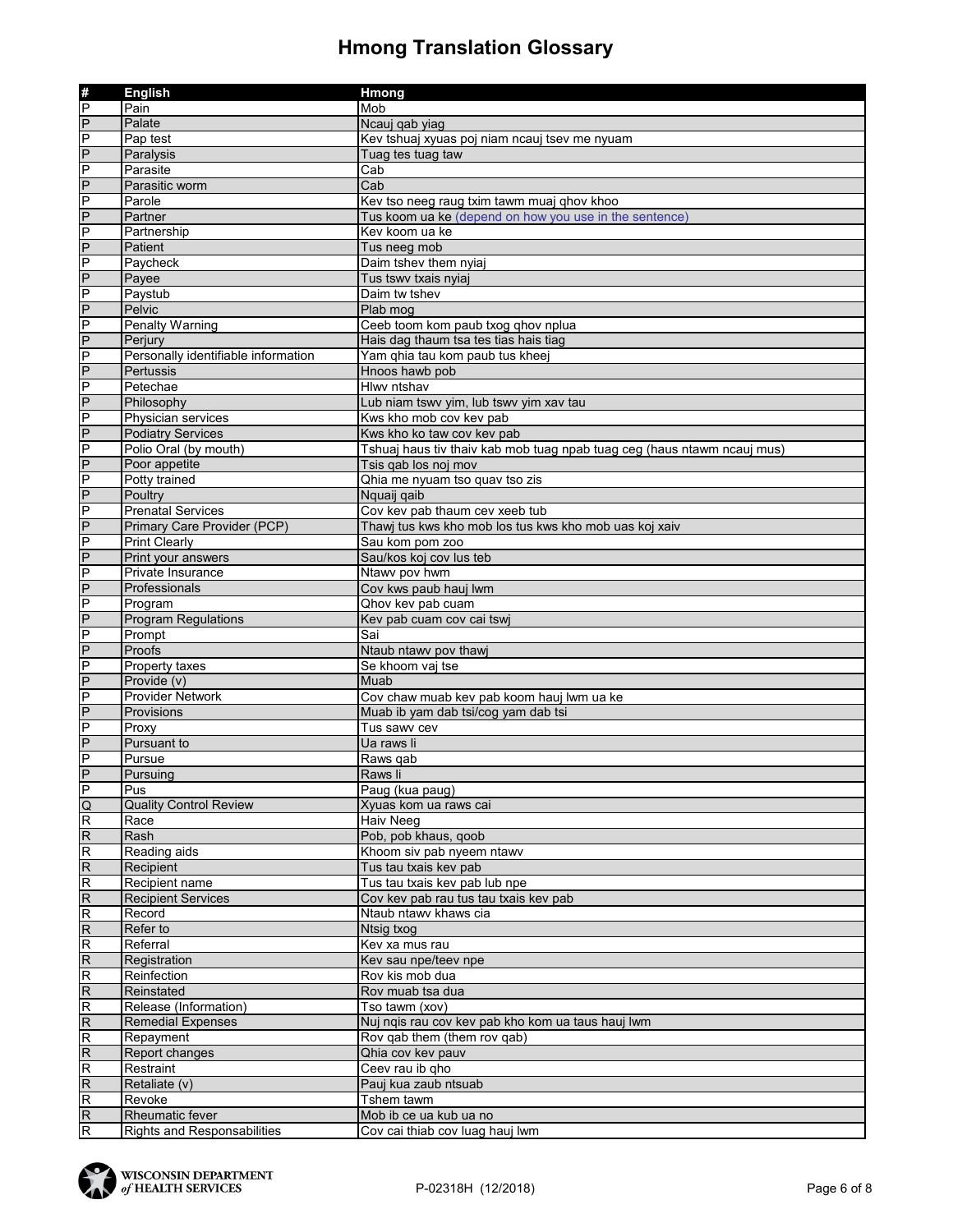| #<br>R<br>Roadside Stands<br>Rooj tshav puam<br>$\overline{R}$<br>Rubella<br>Qoob qhua pias soob<br>$\overline{R}$<br><b>Rules</b><br>Cov cai tswi<br>Kaub puab/Kiav txhab<br>Scabs<br>Scanned for virus<br>Kuaj kab mob<br>Scar<br>Caws pliav<br>Schedule<br>Teem sij hawm/caij<br>Tau tus leb, tus nge<br>Score<br>Seclusion<br>Cais rau ib qho<br>Seizure, convulsions<br>Qaug dab peg, nriaj tes nriaj taw<br>Self employment<br>Ua hauj lwm rau tus kheej<br>Self-Support Plan<br>Daim phiaj pab tus kheej<br>Semen<br>Kua phev<br>Tseem muaj kev plees kev yi (kev sib deev)<br>Sexually active<br><b>Shaded Areas</b><br>Thaj tsam muaj tsos tsaus<br>Cov nqi them vaj tse (chaw nyob)<br><b>Shelter Expenses</b><br>Xoo pob sawy hlwy<br>Shingles<br>Sign Up<br>Sau npe/Cuv npe<br>Skin rash<br>Ua pob rau ntawm daim tawy nqaij<br>Small intestine<br>Hnyuv mos (txoj hnyuv me)<br>Smoking cessation<br>Txiav tsis haus luam yeeb<br><b>Social Security Number</b><br>Social Security Number<br>Cov kws kho mob uas paub zoo ib hom mob (kws kho mob tshwj xeeb)<br><b>Specialty Doctors</b><br>Sponsor<br>Niam ghuav/txiv ghuav<br>Spores<br>Noob nroj tsuag<br>Sprain or strain<br>Qis (qis npab qis ceg)<br>Spread<br>Ri/Kis<br>Staff<br>Cov neeg lis dej num/khiav hauj lwm<br>Tsoom fwv xeev<br>State government<br>Statement<br>Cov lus hais/nge lus<br>STD (sexually transmitted disease)<br>Mob kas cees<br><b>Sterile</b><br>Tshob/Muaj me nyuam tsis taus<br>Stiff neck<br>Caj dab nruj nreem<br>Kev nyuaj siab npau taws<br><b>Stress</b><br>Submit the Application<br>Xa daim ntawy thoy key pab<br>$rac{S}{S}$<br>Tsab ntawy kws txiav txim plaub ntug xa tuaj kom mus ua pov thawj<br>Subpoena<br><b>Subsidized Housing</b><br>Pab them ngi tsev<br>$\frac{S}{S}$ $\frac{S}{T}$<br>Substance abuse<br>Quav yeeb tshuaj<br>Survey<br>Kev soj ntsuam<br>Symptoms<br>Cov tso mob<br>Td (Tetanus)<br>Td (mob pob tsaig txhav)<br>Т<br>Telephone<br>Xov Tooj<br>T<br><b>Testings (Test)</b><br>Kuaj, sim kom paub<br>T<br>Teev npe/Cuv npe<br>To enroll<br><b>Toilet</b><br>$\mathsf{T}$<br>Lub dab tso quav<br>Ŧ<br>Xov Tooj Hu Dawb<br><b>Toll Free</b><br>T<br>Tonsils<br>Qog qa<br>Ŧ<br>Training<br>Kev kawm, kev cob qhia<br>T<br><b>Training Program</b><br>Qhov kev pab rau kev kawm, kev cob qhia<br>Т<br>Kis<br>Transmit<br>T<br>Transportation<br>Tsheb thauj mus los<br>T<br>Tsheb caij mus kho mob<br>Transportation to medical services<br>Transportation to/from medical apptnts<br>Tsheb thauj mus los (mus kho mob)<br>т<br>Trash removal<br>Tshem khoom tawm pov tseg<br>T<br>Treat<br>Kho<br>Т<br><b>Trial Period</b><br>Lub caij sim, lub caij twv<br>T<br><b>Tubal ligation</b><br>Txiav hlab zaus qe (hnyuv me nyuam)<br>T<br>Tuberculosis (TB) Related Services<br>Cov kev kho mob ntsws qhuav<br>T<br><b>Typing aids</b><br>Khoom siv pab ntaus ntawy<br>$\overline{\mathsf{U}}$<br>Ulcer<br>Qawi<br>U<br>Unable<br>Tsis muaj peev xwm/ua tsis tau<br>$\overline{U}$<br>Unborn Child<br>Tus me nyuam tsis tau yug los<br>$\overline{U}$<br>Under penalty of perjury/ false swearing<br>Kev nplua raws li qhov hais dag thaum tsa tes tias txhua yam hais yeej muaj tseeb<br>Ū<br>Unearned Income<br>Nyiaj uas tsis yog los ntawm kev ua hauj lwm<br>$\overline{U}$<br><b>Unpaid Medical Bills</b><br>Cov ngi kho mob tsis tau them<br>$\overline{\mathsf{U}}$<br>Urinate<br>Tso zis |                | <b>English</b>    | Hmong                |
|------------------------------------------------------------------------------------------------------------------------------------------------------------------------------------------------------------------------------------------------------------------------------------------------------------------------------------------------------------------------------------------------------------------------------------------------------------------------------------------------------------------------------------------------------------------------------------------------------------------------------------------------------------------------------------------------------------------------------------------------------------------------------------------------------------------------------------------------------------------------------------------------------------------------------------------------------------------------------------------------------------------------------------------------------------------------------------------------------------------------------------------------------------------------------------------------------------------------------------------------------------------------------------------------------------------------------------------------------------------------------------------------------------------------------------------------------------------------------------------------------------------------------------------------------------------------------------------------------------------------------------------------------------------------------------------------------------------------------------------------------------------------------------------------------------------------------------------------------------------------------------------------------------------------------------------------------------------------------------------------------------------------------------------------------------------------------------------------------------------------------------------------------------------------------------------------------------------------------------------------------------------------------------------------------------------------------------------------------------------------------------------------------------------------------------------------------------------------------------------------------------------------------------------------------------------------------------------------------------------------------------------------------------------------------------------------------------------------------------------------------------------------------------------------------------------------------------------------------------------------------------------------------------------------------------------------------------------------------------------------------------------------------------------------------------------------------------------------------------------------------------------------------------------------------------------------------------------------------------------------------------------------------------------------------------------------------------------------------------------------------------------------------------------------------|----------------|-------------------|----------------------|
|                                                                                                                                                                                                                                                                                                                                                                                                                                                                                                                                                                                                                                                                                                                                                                                                                                                                                                                                                                                                                                                                                                                                                                                                                                                                                                                                                                                                                                                                                                                                                                                                                                                                                                                                                                                                                                                                                                                                                                                                                                                                                                                                                                                                                                                                                                                                                                                                                                                                                                                                                                                                                                                                                                                                                                                                                                                                                                                                                                                                                                                                                                                                                                                                                                                                                                                                                                                                                              |                |                   |                      |
|                                                                                                                                                                                                                                                                                                                                                                                                                                                                                                                                                                                                                                                                                                                                                                                                                                                                                                                                                                                                                                                                                                                                                                                                                                                                                                                                                                                                                                                                                                                                                                                                                                                                                                                                                                                                                                                                                                                                                                                                                                                                                                                                                                                                                                                                                                                                                                                                                                                                                                                                                                                                                                                                                                                                                                                                                                                                                                                                                                                                                                                                                                                                                                                                                                                                                                                                                                                                                              |                |                   |                      |
|                                                                                                                                                                                                                                                                                                                                                                                                                                                                                                                                                                                                                                                                                                                                                                                                                                                                                                                                                                                                                                                                                                                                                                                                                                                                                                                                                                                                                                                                                                                                                                                                                                                                                                                                                                                                                                                                                                                                                                                                                                                                                                                                                                                                                                                                                                                                                                                                                                                                                                                                                                                                                                                                                                                                                                                                                                                                                                                                                                                                                                                                                                                                                                                                                                                                                                                                                                                                                              |                |                   |                      |
|                                                                                                                                                                                                                                                                                                                                                                                                                                                                                                                                                                                                                                                                                                                                                                                                                                                                                                                                                                                                                                                                                                                                                                                                                                                                                                                                                                                                                                                                                                                                                                                                                                                                                                                                                                                                                                                                                                                                                                                                                                                                                                                                                                                                                                                                                                                                                                                                                                                                                                                                                                                                                                                                                                                                                                                                                                                                                                                                                                                                                                                                                                                                                                                                                                                                                                                                                                                                                              |                |                   |                      |
|                                                                                                                                                                                                                                                                                                                                                                                                                                                                                                                                                                                                                                                                                                                                                                                                                                                                                                                                                                                                                                                                                                                                                                                                                                                                                                                                                                                                                                                                                                                                                                                                                                                                                                                                                                                                                                                                                                                                                                                                                                                                                                                                                                                                                                                                                                                                                                                                                                                                                                                                                                                                                                                                                                                                                                                                                                                                                                                                                                                                                                                                                                                                                                                                                                                                                                                                                                                                                              |                |                   |                      |
|                                                                                                                                                                                                                                                                                                                                                                                                                                                                                                                                                                                                                                                                                                                                                                                                                                                                                                                                                                                                                                                                                                                                                                                                                                                                                                                                                                                                                                                                                                                                                                                                                                                                                                                                                                                                                                                                                                                                                                                                                                                                                                                                                                                                                                                                                                                                                                                                                                                                                                                                                                                                                                                                                                                                                                                                                                                                                                                                                                                                                                                                                                                                                                                                                                                                                                                                                                                                                              |                |                   |                      |
|                                                                                                                                                                                                                                                                                                                                                                                                                                                                                                                                                                                                                                                                                                                                                                                                                                                                                                                                                                                                                                                                                                                                                                                                                                                                                                                                                                                                                                                                                                                                                                                                                                                                                                                                                                                                                                                                                                                                                                                                                                                                                                                                                                                                                                                                                                                                                                                                                                                                                                                                                                                                                                                                                                                                                                                                                                                                                                                                                                                                                                                                                                                                                                                                                                                                                                                                                                                                                              |                |                   |                      |
|                                                                                                                                                                                                                                                                                                                                                                                                                                                                                                                                                                                                                                                                                                                                                                                                                                                                                                                                                                                                                                                                                                                                                                                                                                                                                                                                                                                                                                                                                                                                                                                                                                                                                                                                                                                                                                                                                                                                                                                                                                                                                                                                                                                                                                                                                                                                                                                                                                                                                                                                                                                                                                                                                                                                                                                                                                                                                                                                                                                                                                                                                                                                                                                                                                                                                                                                                                                                                              |                |                   |                      |
|                                                                                                                                                                                                                                                                                                                                                                                                                                                                                                                                                                                                                                                                                                                                                                                                                                                                                                                                                                                                                                                                                                                                                                                                                                                                                                                                                                                                                                                                                                                                                                                                                                                                                                                                                                                                                                                                                                                                                                                                                                                                                                                                                                                                                                                                                                                                                                                                                                                                                                                                                                                                                                                                                                                                                                                                                                                                                                                                                                                                                                                                                                                                                                                                                                                                                                                                                                                                                              |                |                   |                      |
|                                                                                                                                                                                                                                                                                                                                                                                                                                                                                                                                                                                                                                                                                                                                                                                                                                                                                                                                                                                                                                                                                                                                                                                                                                                                                                                                                                                                                                                                                                                                                                                                                                                                                                                                                                                                                                                                                                                                                                                                                                                                                                                                                                                                                                                                                                                                                                                                                                                                                                                                                                                                                                                                                                                                                                                                                                                                                                                                                                                                                                                                                                                                                                                                                                                                                                                                                                                                                              |                |                   |                      |
|                                                                                                                                                                                                                                                                                                                                                                                                                                                                                                                                                                                                                                                                                                                                                                                                                                                                                                                                                                                                                                                                                                                                                                                                                                                                                                                                                                                                                                                                                                                                                                                                                                                                                                                                                                                                                                                                                                                                                                                                                                                                                                                                                                                                                                                                                                                                                                                                                                                                                                                                                                                                                                                                                                                                                                                                                                                                                                                                                                                                                                                                                                                                                                                                                                                                                                                                                                                                                              |                |                   |                      |
|                                                                                                                                                                                                                                                                                                                                                                                                                                                                                                                                                                                                                                                                                                                                                                                                                                                                                                                                                                                                                                                                                                                                                                                                                                                                                                                                                                                                                                                                                                                                                                                                                                                                                                                                                                                                                                                                                                                                                                                                                                                                                                                                                                                                                                                                                                                                                                                                                                                                                                                                                                                                                                                                                                                                                                                                                                                                                                                                                                                                                                                                                                                                                                                                                                                                                                                                                                                                                              |                |                   |                      |
|                                                                                                                                                                                                                                                                                                                                                                                                                                                                                                                                                                                                                                                                                                                                                                                                                                                                                                                                                                                                                                                                                                                                                                                                                                                                                                                                                                                                                                                                                                                                                                                                                                                                                                                                                                                                                                                                                                                                                                                                                                                                                                                                                                                                                                                                                                                                                                                                                                                                                                                                                                                                                                                                                                                                                                                                                                                                                                                                                                                                                                                                                                                                                                                                                                                                                                                                                                                                                              |                |                   |                      |
|                                                                                                                                                                                                                                                                                                                                                                                                                                                                                                                                                                                                                                                                                                                                                                                                                                                                                                                                                                                                                                                                                                                                                                                                                                                                                                                                                                                                                                                                                                                                                                                                                                                                                                                                                                                                                                                                                                                                                                                                                                                                                                                                                                                                                                                                                                                                                                                                                                                                                                                                                                                                                                                                                                                                                                                                                                                                                                                                                                                                                                                                                                                                                                                                                                                                                                                                                                                                                              |                |                   |                      |
|                                                                                                                                                                                                                                                                                                                                                                                                                                                                                                                                                                                                                                                                                                                                                                                                                                                                                                                                                                                                                                                                                                                                                                                                                                                                                                                                                                                                                                                                                                                                                                                                                                                                                                                                                                                                                                                                                                                                                                                                                                                                                                                                                                                                                                                                                                                                                                                                                                                                                                                                                                                                                                                                                                                                                                                                                                                                                                                                                                                                                                                                                                                                                                                                                                                                                                                                                                                                                              |                |                   |                      |
|                                                                                                                                                                                                                                                                                                                                                                                                                                                                                                                                                                                                                                                                                                                                                                                                                                                                                                                                                                                                                                                                                                                                                                                                                                                                                                                                                                                                                                                                                                                                                                                                                                                                                                                                                                                                                                                                                                                                                                                                                                                                                                                                                                                                                                                                                                                                                                                                                                                                                                                                                                                                                                                                                                                                                                                                                                                                                                                                                                                                                                                                                                                                                                                                                                                                                                                                                                                                                              |                |                   |                      |
|                                                                                                                                                                                                                                                                                                                                                                                                                                                                                                                                                                                                                                                                                                                                                                                                                                                                                                                                                                                                                                                                                                                                                                                                                                                                                                                                                                                                                                                                                                                                                                                                                                                                                                                                                                                                                                                                                                                                                                                                                                                                                                                                                                                                                                                                                                                                                                                                                                                                                                                                                                                                                                                                                                                                                                                                                                                                                                                                                                                                                                                                                                                                                                                                                                                                                                                                                                                                                              |                |                   |                      |
|                                                                                                                                                                                                                                                                                                                                                                                                                                                                                                                                                                                                                                                                                                                                                                                                                                                                                                                                                                                                                                                                                                                                                                                                                                                                                                                                                                                                                                                                                                                                                                                                                                                                                                                                                                                                                                                                                                                                                                                                                                                                                                                                                                                                                                                                                                                                                                                                                                                                                                                                                                                                                                                                                                                                                                                                                                                                                                                                                                                                                                                                                                                                                                                                                                                                                                                                                                                                                              |                |                   |                      |
|                                                                                                                                                                                                                                                                                                                                                                                                                                                                                                                                                                                                                                                                                                                                                                                                                                                                                                                                                                                                                                                                                                                                                                                                                                                                                                                                                                                                                                                                                                                                                                                                                                                                                                                                                                                                                                                                                                                                                                                                                                                                                                                                                                                                                                                                                                                                                                                                                                                                                                                                                                                                                                                                                                                                                                                                                                                                                                                                                                                                                                                                                                                                                                                                                                                                                                                                                                                                                              |                |                   |                      |
|                                                                                                                                                                                                                                                                                                                                                                                                                                                                                                                                                                                                                                                                                                                                                                                                                                                                                                                                                                                                                                                                                                                                                                                                                                                                                                                                                                                                                                                                                                                                                                                                                                                                                                                                                                                                                                                                                                                                                                                                                                                                                                                                                                                                                                                                                                                                                                                                                                                                                                                                                                                                                                                                                                                                                                                                                                                                                                                                                                                                                                                                                                                                                                                                                                                                                                                                                                                                                              |                |                   |                      |
|                                                                                                                                                                                                                                                                                                                                                                                                                                                                                                                                                                                                                                                                                                                                                                                                                                                                                                                                                                                                                                                                                                                                                                                                                                                                                                                                                                                                                                                                                                                                                                                                                                                                                                                                                                                                                                                                                                                                                                                                                                                                                                                                                                                                                                                                                                                                                                                                                                                                                                                                                                                                                                                                                                                                                                                                                                                                                                                                                                                                                                                                                                                                                                                                                                                                                                                                                                                                                              |                |                   |                      |
|                                                                                                                                                                                                                                                                                                                                                                                                                                                                                                                                                                                                                                                                                                                                                                                                                                                                                                                                                                                                                                                                                                                                                                                                                                                                                                                                                                                                                                                                                                                                                                                                                                                                                                                                                                                                                                                                                                                                                                                                                                                                                                                                                                                                                                                                                                                                                                                                                                                                                                                                                                                                                                                                                                                                                                                                                                                                                                                                                                                                                                                                                                                                                                                                                                                                                                                                                                                                                              |                |                   |                      |
|                                                                                                                                                                                                                                                                                                                                                                                                                                                                                                                                                                                                                                                                                                                                                                                                                                                                                                                                                                                                                                                                                                                                                                                                                                                                                                                                                                                                                                                                                                                                                                                                                                                                                                                                                                                                                                                                                                                                                                                                                                                                                                                                                                                                                                                                                                                                                                                                                                                                                                                                                                                                                                                                                                                                                                                                                                                                                                                                                                                                                                                                                                                                                                                                                                                                                                                                                                                                                              |                |                   |                      |
|                                                                                                                                                                                                                                                                                                                                                                                                                                                                                                                                                                                                                                                                                                                                                                                                                                                                                                                                                                                                                                                                                                                                                                                                                                                                                                                                                                                                                                                                                                                                                                                                                                                                                                                                                                                                                                                                                                                                                                                                                                                                                                                                                                                                                                                                                                                                                                                                                                                                                                                                                                                                                                                                                                                                                                                                                                                                                                                                                                                                                                                                                                                                                                                                                                                                                                                                                                                                                              |                |                   |                      |
|                                                                                                                                                                                                                                                                                                                                                                                                                                                                                                                                                                                                                                                                                                                                                                                                                                                                                                                                                                                                                                                                                                                                                                                                                                                                                                                                                                                                                                                                                                                                                                                                                                                                                                                                                                                                                                                                                                                                                                                                                                                                                                                                                                                                                                                                                                                                                                                                                                                                                                                                                                                                                                                                                                                                                                                                                                                                                                                                                                                                                                                                                                                                                                                                                                                                                                                                                                                                                              |                |                   |                      |
|                                                                                                                                                                                                                                                                                                                                                                                                                                                                                                                                                                                                                                                                                                                                                                                                                                                                                                                                                                                                                                                                                                                                                                                                                                                                                                                                                                                                                                                                                                                                                                                                                                                                                                                                                                                                                                                                                                                                                                                                                                                                                                                                                                                                                                                                                                                                                                                                                                                                                                                                                                                                                                                                                                                                                                                                                                                                                                                                                                                                                                                                                                                                                                                                                                                                                                                                                                                                                              |                |                   |                      |
|                                                                                                                                                                                                                                                                                                                                                                                                                                                                                                                                                                                                                                                                                                                                                                                                                                                                                                                                                                                                                                                                                                                                                                                                                                                                                                                                                                                                                                                                                                                                                                                                                                                                                                                                                                                                                                                                                                                                                                                                                                                                                                                                                                                                                                                                                                                                                                                                                                                                                                                                                                                                                                                                                                                                                                                                                                                                                                                                                                                                                                                                                                                                                                                                                                                                                                                                                                                                                              |                |                   |                      |
|                                                                                                                                                                                                                                                                                                                                                                                                                                                                                                                                                                                                                                                                                                                                                                                                                                                                                                                                                                                                                                                                                                                                                                                                                                                                                                                                                                                                                                                                                                                                                                                                                                                                                                                                                                                                                                                                                                                                                                                                                                                                                                                                                                                                                                                                                                                                                                                                                                                                                                                                                                                                                                                                                                                                                                                                                                                                                                                                                                                                                                                                                                                                                                                                                                                                                                                                                                                                                              |                |                   |                      |
|                                                                                                                                                                                                                                                                                                                                                                                                                                                                                                                                                                                                                                                                                                                                                                                                                                                                                                                                                                                                                                                                                                                                                                                                                                                                                                                                                                                                                                                                                                                                                                                                                                                                                                                                                                                                                                                                                                                                                                                                                                                                                                                                                                                                                                                                                                                                                                                                                                                                                                                                                                                                                                                                                                                                                                                                                                                                                                                                                                                                                                                                                                                                                                                                                                                                                                                                                                                                                              |                |                   |                      |
|                                                                                                                                                                                                                                                                                                                                                                                                                                                                                                                                                                                                                                                                                                                                                                                                                                                                                                                                                                                                                                                                                                                                                                                                                                                                                                                                                                                                                                                                                                                                                                                                                                                                                                                                                                                                                                                                                                                                                                                                                                                                                                                                                                                                                                                                                                                                                                                                                                                                                                                                                                                                                                                                                                                                                                                                                                                                                                                                                                                                                                                                                                                                                                                                                                                                                                                                                                                                                              |                |                   |                      |
|                                                                                                                                                                                                                                                                                                                                                                                                                                                                                                                                                                                                                                                                                                                                                                                                                                                                                                                                                                                                                                                                                                                                                                                                                                                                                                                                                                                                                                                                                                                                                                                                                                                                                                                                                                                                                                                                                                                                                                                                                                                                                                                                                                                                                                                                                                                                                                                                                                                                                                                                                                                                                                                                                                                                                                                                                                                                                                                                                                                                                                                                                                                                                                                                                                                                                                                                                                                                                              |                |                   |                      |
|                                                                                                                                                                                                                                                                                                                                                                                                                                                                                                                                                                                                                                                                                                                                                                                                                                                                                                                                                                                                                                                                                                                                                                                                                                                                                                                                                                                                                                                                                                                                                                                                                                                                                                                                                                                                                                                                                                                                                                                                                                                                                                                                                                                                                                                                                                                                                                                                                                                                                                                                                                                                                                                                                                                                                                                                                                                                                                                                                                                                                                                                                                                                                                                                                                                                                                                                                                                                                              |                |                   |                      |
|                                                                                                                                                                                                                                                                                                                                                                                                                                                                                                                                                                                                                                                                                                                                                                                                                                                                                                                                                                                                                                                                                                                                                                                                                                                                                                                                                                                                                                                                                                                                                                                                                                                                                                                                                                                                                                                                                                                                                                                                                                                                                                                                                                                                                                                                                                                                                                                                                                                                                                                                                                                                                                                                                                                                                                                                                                                                                                                                                                                                                                                                                                                                                                                                                                                                                                                                                                                                                              |                |                   |                      |
|                                                                                                                                                                                                                                                                                                                                                                                                                                                                                                                                                                                                                                                                                                                                                                                                                                                                                                                                                                                                                                                                                                                                                                                                                                                                                                                                                                                                                                                                                                                                                                                                                                                                                                                                                                                                                                                                                                                                                                                                                                                                                                                                                                                                                                                                                                                                                                                                                                                                                                                                                                                                                                                                                                                                                                                                                                                                                                                                                                                                                                                                                                                                                                                                                                                                                                                                                                                                                              |                |                   |                      |
|                                                                                                                                                                                                                                                                                                                                                                                                                                                                                                                                                                                                                                                                                                                                                                                                                                                                                                                                                                                                                                                                                                                                                                                                                                                                                                                                                                                                                                                                                                                                                                                                                                                                                                                                                                                                                                                                                                                                                                                                                                                                                                                                                                                                                                                                                                                                                                                                                                                                                                                                                                                                                                                                                                                                                                                                                                                                                                                                                                                                                                                                                                                                                                                                                                                                                                                                                                                                                              |                |                   |                      |
|                                                                                                                                                                                                                                                                                                                                                                                                                                                                                                                                                                                                                                                                                                                                                                                                                                                                                                                                                                                                                                                                                                                                                                                                                                                                                                                                                                                                                                                                                                                                                                                                                                                                                                                                                                                                                                                                                                                                                                                                                                                                                                                                                                                                                                                                                                                                                                                                                                                                                                                                                                                                                                                                                                                                                                                                                                                                                                                                                                                                                                                                                                                                                                                                                                                                                                                                                                                                                              |                |                   |                      |
|                                                                                                                                                                                                                                                                                                                                                                                                                                                                                                                                                                                                                                                                                                                                                                                                                                                                                                                                                                                                                                                                                                                                                                                                                                                                                                                                                                                                                                                                                                                                                                                                                                                                                                                                                                                                                                                                                                                                                                                                                                                                                                                                                                                                                                                                                                                                                                                                                                                                                                                                                                                                                                                                                                                                                                                                                                                                                                                                                                                                                                                                                                                                                                                                                                                                                                                                                                                                                              |                |                   |                      |
|                                                                                                                                                                                                                                                                                                                                                                                                                                                                                                                                                                                                                                                                                                                                                                                                                                                                                                                                                                                                                                                                                                                                                                                                                                                                                                                                                                                                                                                                                                                                                                                                                                                                                                                                                                                                                                                                                                                                                                                                                                                                                                                                                                                                                                                                                                                                                                                                                                                                                                                                                                                                                                                                                                                                                                                                                                                                                                                                                                                                                                                                                                                                                                                                                                                                                                                                                                                                                              |                |                   |                      |
|                                                                                                                                                                                                                                                                                                                                                                                                                                                                                                                                                                                                                                                                                                                                                                                                                                                                                                                                                                                                                                                                                                                                                                                                                                                                                                                                                                                                                                                                                                                                                                                                                                                                                                                                                                                                                                                                                                                                                                                                                                                                                                                                                                                                                                                                                                                                                                                                                                                                                                                                                                                                                                                                                                                                                                                                                                                                                                                                                                                                                                                                                                                                                                                                                                                                                                                                                                                                                              |                |                   |                      |
|                                                                                                                                                                                                                                                                                                                                                                                                                                                                                                                                                                                                                                                                                                                                                                                                                                                                                                                                                                                                                                                                                                                                                                                                                                                                                                                                                                                                                                                                                                                                                                                                                                                                                                                                                                                                                                                                                                                                                                                                                                                                                                                                                                                                                                                                                                                                                                                                                                                                                                                                                                                                                                                                                                                                                                                                                                                                                                                                                                                                                                                                                                                                                                                                                                                                                                                                                                                                                              |                |                   |                      |
|                                                                                                                                                                                                                                                                                                                                                                                                                                                                                                                                                                                                                                                                                                                                                                                                                                                                                                                                                                                                                                                                                                                                                                                                                                                                                                                                                                                                                                                                                                                                                                                                                                                                                                                                                                                                                                                                                                                                                                                                                                                                                                                                                                                                                                                                                                                                                                                                                                                                                                                                                                                                                                                                                                                                                                                                                                                                                                                                                                                                                                                                                                                                                                                                                                                                                                                                                                                                                              |                |                   |                      |
|                                                                                                                                                                                                                                                                                                                                                                                                                                                                                                                                                                                                                                                                                                                                                                                                                                                                                                                                                                                                                                                                                                                                                                                                                                                                                                                                                                                                                                                                                                                                                                                                                                                                                                                                                                                                                                                                                                                                                                                                                                                                                                                                                                                                                                                                                                                                                                                                                                                                                                                                                                                                                                                                                                                                                                                                                                                                                                                                                                                                                                                                                                                                                                                                                                                                                                                                                                                                                              |                |                   |                      |
|                                                                                                                                                                                                                                                                                                                                                                                                                                                                                                                                                                                                                                                                                                                                                                                                                                                                                                                                                                                                                                                                                                                                                                                                                                                                                                                                                                                                                                                                                                                                                                                                                                                                                                                                                                                                                                                                                                                                                                                                                                                                                                                                                                                                                                                                                                                                                                                                                                                                                                                                                                                                                                                                                                                                                                                                                                                                                                                                                                                                                                                                                                                                                                                                                                                                                                                                                                                                                              |                |                   |                      |
|                                                                                                                                                                                                                                                                                                                                                                                                                                                                                                                                                                                                                                                                                                                                                                                                                                                                                                                                                                                                                                                                                                                                                                                                                                                                                                                                                                                                                                                                                                                                                                                                                                                                                                                                                                                                                                                                                                                                                                                                                                                                                                                                                                                                                                                                                                                                                                                                                                                                                                                                                                                                                                                                                                                                                                                                                                                                                                                                                                                                                                                                                                                                                                                                                                                                                                                                                                                                                              |                |                   |                      |
|                                                                                                                                                                                                                                                                                                                                                                                                                                                                                                                                                                                                                                                                                                                                                                                                                                                                                                                                                                                                                                                                                                                                                                                                                                                                                                                                                                                                                                                                                                                                                                                                                                                                                                                                                                                                                                                                                                                                                                                                                                                                                                                                                                                                                                                                                                                                                                                                                                                                                                                                                                                                                                                                                                                                                                                                                                                                                                                                                                                                                                                                                                                                                                                                                                                                                                                                                                                                                              |                |                   |                      |
|                                                                                                                                                                                                                                                                                                                                                                                                                                                                                                                                                                                                                                                                                                                                                                                                                                                                                                                                                                                                                                                                                                                                                                                                                                                                                                                                                                                                                                                                                                                                                                                                                                                                                                                                                                                                                                                                                                                                                                                                                                                                                                                                                                                                                                                                                                                                                                                                                                                                                                                                                                                                                                                                                                                                                                                                                                                                                                                                                                                                                                                                                                                                                                                                                                                                                                                                                                                                                              |                |                   |                      |
|                                                                                                                                                                                                                                                                                                                                                                                                                                                                                                                                                                                                                                                                                                                                                                                                                                                                                                                                                                                                                                                                                                                                                                                                                                                                                                                                                                                                                                                                                                                                                                                                                                                                                                                                                                                                                                                                                                                                                                                                                                                                                                                                                                                                                                                                                                                                                                                                                                                                                                                                                                                                                                                                                                                                                                                                                                                                                                                                                                                                                                                                                                                                                                                                                                                                                                                                                                                                                              |                |                   |                      |
|                                                                                                                                                                                                                                                                                                                                                                                                                                                                                                                                                                                                                                                                                                                                                                                                                                                                                                                                                                                                                                                                                                                                                                                                                                                                                                                                                                                                                                                                                                                                                                                                                                                                                                                                                                                                                                                                                                                                                                                                                                                                                                                                                                                                                                                                                                                                                                                                                                                                                                                                                                                                                                                                                                                                                                                                                                                                                                                                                                                                                                                                                                                                                                                                                                                                                                                                                                                                                              |                |                   |                      |
|                                                                                                                                                                                                                                                                                                                                                                                                                                                                                                                                                                                                                                                                                                                                                                                                                                                                                                                                                                                                                                                                                                                                                                                                                                                                                                                                                                                                                                                                                                                                                                                                                                                                                                                                                                                                                                                                                                                                                                                                                                                                                                                                                                                                                                                                                                                                                                                                                                                                                                                                                                                                                                                                                                                                                                                                                                                                                                                                                                                                                                                                                                                                                                                                                                                                                                                                                                                                                              |                |                   |                      |
|                                                                                                                                                                                                                                                                                                                                                                                                                                                                                                                                                                                                                                                                                                                                                                                                                                                                                                                                                                                                                                                                                                                                                                                                                                                                                                                                                                                                                                                                                                                                                                                                                                                                                                                                                                                                                                                                                                                                                                                                                                                                                                                                                                                                                                                                                                                                                                                                                                                                                                                                                                                                                                                                                                                                                                                                                                                                                                                                                                                                                                                                                                                                                                                                                                                                                                                                                                                                                              |                |                   |                      |
|                                                                                                                                                                                                                                                                                                                                                                                                                                                                                                                                                                                                                                                                                                                                                                                                                                                                                                                                                                                                                                                                                                                                                                                                                                                                                                                                                                                                                                                                                                                                                                                                                                                                                                                                                                                                                                                                                                                                                                                                                                                                                                                                                                                                                                                                                                                                                                                                                                                                                                                                                                                                                                                                                                                                                                                                                                                                                                                                                                                                                                                                                                                                                                                                                                                                                                                                                                                                                              |                |                   |                      |
|                                                                                                                                                                                                                                                                                                                                                                                                                                                                                                                                                                                                                                                                                                                                                                                                                                                                                                                                                                                                                                                                                                                                                                                                                                                                                                                                                                                                                                                                                                                                                                                                                                                                                                                                                                                                                                                                                                                                                                                                                                                                                                                                                                                                                                                                                                                                                                                                                                                                                                                                                                                                                                                                                                                                                                                                                                                                                                                                                                                                                                                                                                                                                                                                                                                                                                                                                                                                                              |                |                   |                      |
|                                                                                                                                                                                                                                                                                                                                                                                                                                                                                                                                                                                                                                                                                                                                                                                                                                                                                                                                                                                                                                                                                                                                                                                                                                                                                                                                                                                                                                                                                                                                                                                                                                                                                                                                                                                                                                                                                                                                                                                                                                                                                                                                                                                                                                                                                                                                                                                                                                                                                                                                                                                                                                                                                                                                                                                                                                                                                                                                                                                                                                                                                                                                                                                                                                                                                                                                                                                                                              |                |                   |                      |
|                                                                                                                                                                                                                                                                                                                                                                                                                                                                                                                                                                                                                                                                                                                                                                                                                                                                                                                                                                                                                                                                                                                                                                                                                                                                                                                                                                                                                                                                                                                                                                                                                                                                                                                                                                                                                                                                                                                                                                                                                                                                                                                                                                                                                                                                                                                                                                                                                                                                                                                                                                                                                                                                                                                                                                                                                                                                                                                                                                                                                                                                                                                                                                                                                                                                                                                                                                                                                              |                |                   |                      |
|                                                                                                                                                                                                                                                                                                                                                                                                                                                                                                                                                                                                                                                                                                                                                                                                                                                                                                                                                                                                                                                                                                                                                                                                                                                                                                                                                                                                                                                                                                                                                                                                                                                                                                                                                                                                                                                                                                                                                                                                                                                                                                                                                                                                                                                                                                                                                                                                                                                                                                                                                                                                                                                                                                                                                                                                                                                                                                                                                                                                                                                                                                                                                                                                                                                                                                                                                                                                                              |                |                   |                      |
|                                                                                                                                                                                                                                                                                                                                                                                                                                                                                                                                                                                                                                                                                                                                                                                                                                                                                                                                                                                                                                                                                                                                                                                                                                                                                                                                                                                                                                                                                                                                                                                                                                                                                                                                                                                                                                                                                                                                                                                                                                                                                                                                                                                                                                                                                                                                                                                                                                                                                                                                                                                                                                                                                                                                                                                                                                                                                                                                                                                                                                                                                                                                                                                                                                                                                                                                                                                                                              |                |                   |                      |
|                                                                                                                                                                                                                                                                                                                                                                                                                                                                                                                                                                                                                                                                                                                                                                                                                                                                                                                                                                                                                                                                                                                                                                                                                                                                                                                                                                                                                                                                                                                                                                                                                                                                                                                                                                                                                                                                                                                                                                                                                                                                                                                                                                                                                                                                                                                                                                                                                                                                                                                                                                                                                                                                                                                                                                                                                                                                                                                                                                                                                                                                                                                                                                                                                                                                                                                                                                                                                              |                |                   |                      |
|                                                                                                                                                                                                                                                                                                                                                                                                                                                                                                                                                                                                                                                                                                                                                                                                                                                                                                                                                                                                                                                                                                                                                                                                                                                                                                                                                                                                                                                                                                                                                                                                                                                                                                                                                                                                                                                                                                                                                                                                                                                                                                                                                                                                                                                                                                                                                                                                                                                                                                                                                                                                                                                                                                                                                                                                                                                                                                                                                                                                                                                                                                                                                                                                                                                                                                                                                                                                                              |                |                   |                      |
|                                                                                                                                                                                                                                                                                                                                                                                                                                                                                                                                                                                                                                                                                                                                                                                                                                                                                                                                                                                                                                                                                                                                                                                                                                                                                                                                                                                                                                                                                                                                                                                                                                                                                                                                                                                                                                                                                                                                                                                                                                                                                                                                                                                                                                                                                                                                                                                                                                                                                                                                                                                                                                                                                                                                                                                                                                                                                                                                                                                                                                                                                                                                                                                                                                                                                                                                                                                                                              |                |                   |                      |
|                                                                                                                                                                                                                                                                                                                                                                                                                                                                                                                                                                                                                                                                                                                                                                                                                                                                                                                                                                                                                                                                                                                                                                                                                                                                                                                                                                                                                                                                                                                                                                                                                                                                                                                                                                                                                                                                                                                                                                                                                                                                                                                                                                                                                                                                                                                                                                                                                                                                                                                                                                                                                                                                                                                                                                                                                                                                                                                                                                                                                                                                                                                                                                                                                                                                                                                                                                                                                              |                |                   |                      |
|                                                                                                                                                                                                                                                                                                                                                                                                                                                                                                                                                                                                                                                                                                                                                                                                                                                                                                                                                                                                                                                                                                                                                                                                                                                                                                                                                                                                                                                                                                                                                                                                                                                                                                                                                                                                                                                                                                                                                                                                                                                                                                                                                                                                                                                                                                                                                                                                                                                                                                                                                                                                                                                                                                                                                                                                                                                                                                                                                                                                                                                                                                                                                                                                                                                                                                                                                                                                                              |                |                   |                      |
|                                                                                                                                                                                                                                                                                                                                                                                                                                                                                                                                                                                                                                                                                                                                                                                                                                                                                                                                                                                                                                                                                                                                                                                                                                                                                                                                                                                                                                                                                                                                                                                                                                                                                                                                                                                                                                                                                                                                                                                                                                                                                                                                                                                                                                                                                                                                                                                                                                                                                                                                                                                                                                                                                                                                                                                                                                                                                                                                                                                                                                                                                                                                                                                                                                                                                                                                                                                                                              |                |                   |                      |
|                                                                                                                                                                                                                                                                                                                                                                                                                                                                                                                                                                                                                                                                                                                                                                                                                                                                                                                                                                                                                                                                                                                                                                                                                                                                                                                                                                                                                                                                                                                                                                                                                                                                                                                                                                                                                                                                                                                                                                                                                                                                                                                                                                                                                                                                                                                                                                                                                                                                                                                                                                                                                                                                                                                                                                                                                                                                                                                                                                                                                                                                                                                                                                                                                                                                                                                                                                                                                              |                |                   |                      |
|                                                                                                                                                                                                                                                                                                                                                                                                                                                                                                                                                                                                                                                                                                                                                                                                                                                                                                                                                                                                                                                                                                                                                                                                                                                                                                                                                                                                                                                                                                                                                                                                                                                                                                                                                                                                                                                                                                                                                                                                                                                                                                                                                                                                                                                                                                                                                                                                                                                                                                                                                                                                                                                                                                                                                                                                                                                                                                                                                                                                                                                                                                                                                                                                                                                                                                                                                                                                                              |                |                   |                      |
|                                                                                                                                                                                                                                                                                                                                                                                                                                                                                                                                                                                                                                                                                                                                                                                                                                                                                                                                                                                                                                                                                                                                                                                                                                                                                                                                                                                                                                                                                                                                                                                                                                                                                                                                                                                                                                                                                                                                                                                                                                                                                                                                                                                                                                                                                                                                                                                                                                                                                                                                                                                                                                                                                                                                                                                                                                                                                                                                                                                                                                                                                                                                                                                                                                                                                                                                                                                                                              |                |                   |                      |
|                                                                                                                                                                                                                                                                                                                                                                                                                                                                                                                                                                                                                                                                                                                                                                                                                                                                                                                                                                                                                                                                                                                                                                                                                                                                                                                                                                                                                                                                                                                                                                                                                                                                                                                                                                                                                                                                                                                                                                                                                                                                                                                                                                                                                                                                                                                                                                                                                                                                                                                                                                                                                                                                                                                                                                                                                                                                                                                                                                                                                                                                                                                                                                                                                                                                                                                                                                                                                              |                |                   |                      |
|                                                                                                                                                                                                                                                                                                                                                                                                                                                                                                                                                                                                                                                                                                                                                                                                                                                                                                                                                                                                                                                                                                                                                                                                                                                                                                                                                                                                                                                                                                                                                                                                                                                                                                                                                                                                                                                                                                                                                                                                                                                                                                                                                                                                                                                                                                                                                                                                                                                                                                                                                                                                                                                                                                                                                                                                                                                                                                                                                                                                                                                                                                                                                                                                                                                                                                                                                                                                                              |                |                   |                      |
|                                                                                                                                                                                                                                                                                                                                                                                                                                                                                                                                                                                                                                                                                                                                                                                                                                                                                                                                                                                                                                                                                                                                                                                                                                                                                                                                                                                                                                                                                                                                                                                                                                                                                                                                                                                                                                                                                                                                                                                                                                                                                                                                                                                                                                                                                                                                                                                                                                                                                                                                                                                                                                                                                                                                                                                                                                                                                                                                                                                                                                                                                                                                                                                                                                                                                                                                                                                                                              |                |                   |                      |
|                                                                                                                                                                                                                                                                                                                                                                                                                                                                                                                                                                                                                                                                                                                                                                                                                                                                                                                                                                                                                                                                                                                                                                                                                                                                                                                                                                                                                                                                                                                                                                                                                                                                                                                                                                                                                                                                                                                                                                                                                                                                                                                                                                                                                                                                                                                                                                                                                                                                                                                                                                                                                                                                                                                                                                                                                                                                                                                                                                                                                                                                                                                                                                                                                                                                                                                                                                                                                              | $\overline{U}$ | <b>US Citizen</b> | Pej Xeem Neeg Meskas |